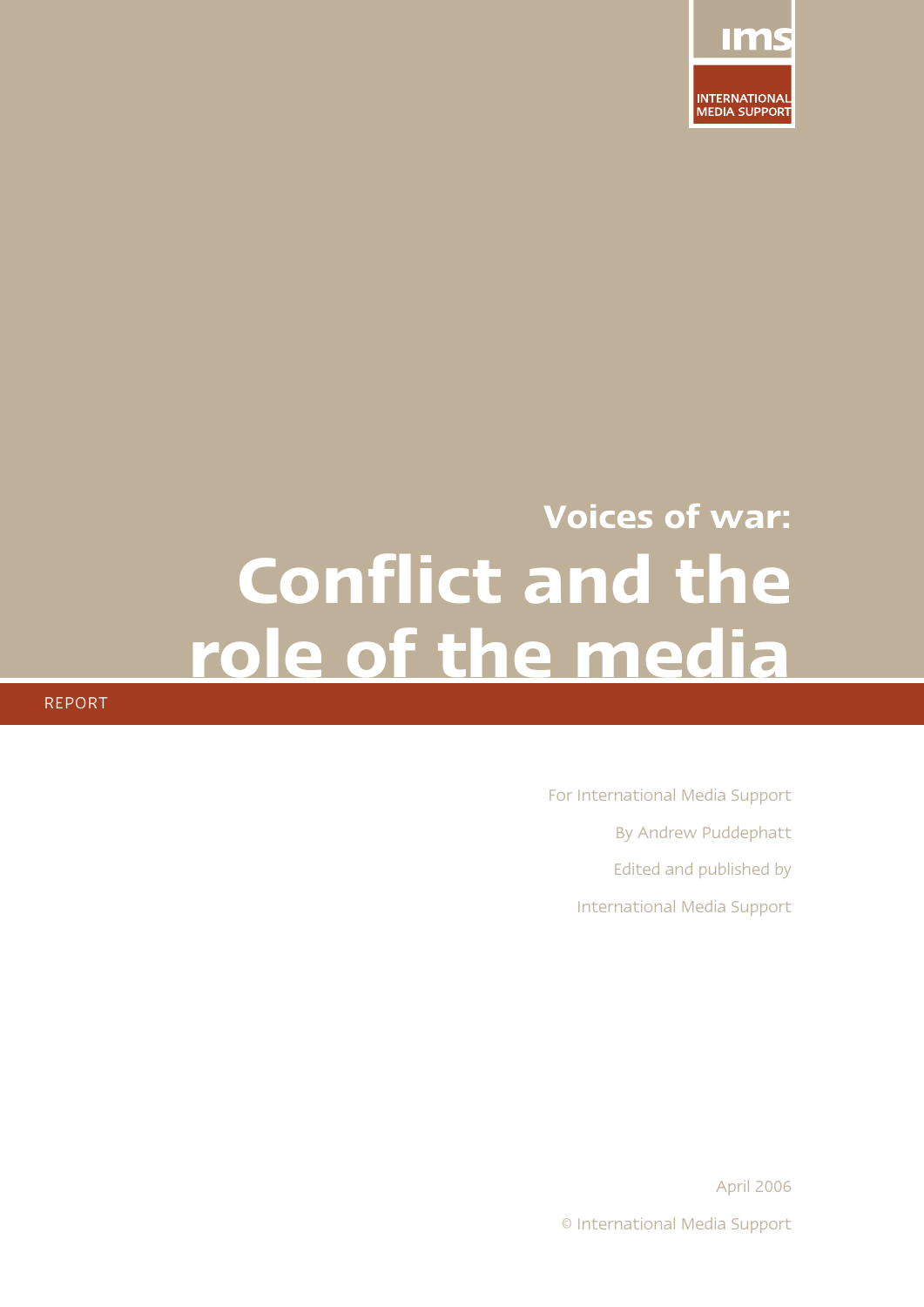### **Acknowledgements**

This pamphlet was commissioned by International Media Support (IMS) as a follow up to the conference hosted in Copenhagen in November 2004. It could not have been produced without the contributions of the participants at that event, to whom the author owes a debt of thanks.

I am very grateful to a number of people who read the manuscript and gave me valuable comments. I particularly wish to thank Torben Krogh, Sarah de Jong, Bharat Koirala, Kwame Karikari, Lars Møller, Horst Pieper, Martin Breum, Simon Haselock, Margaret Novicki, Elizabeth Byers, Florian Westphal, Christina Dahlman and Mark Thompson to whom I am grateful for their information and insights. Needless to say, these individuals do not necessarily share the opinions and conclusions outlined in this publication.

Finally, I would like to extend particular thanks to Jesper Højberg and the team at IMS for their contributions, continuing support and hard work. This pamphlet could not have been written without them.

Andrew Puddephatt April 2006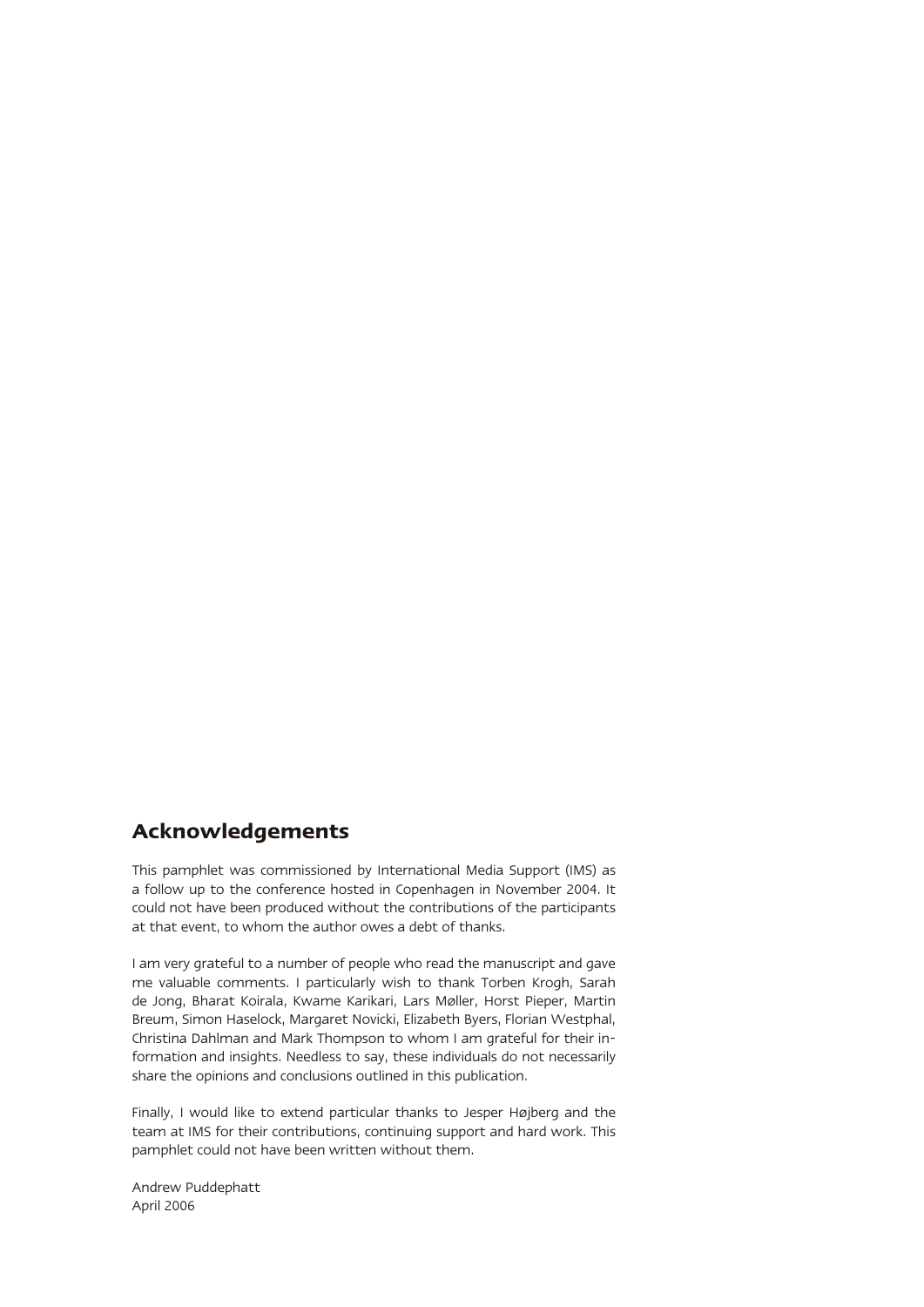# **Contents**

| Media development NGOs inside conflict areas  22 |
|--------------------------------------------------|
|                                                  |
|                                                  |
|                                                  |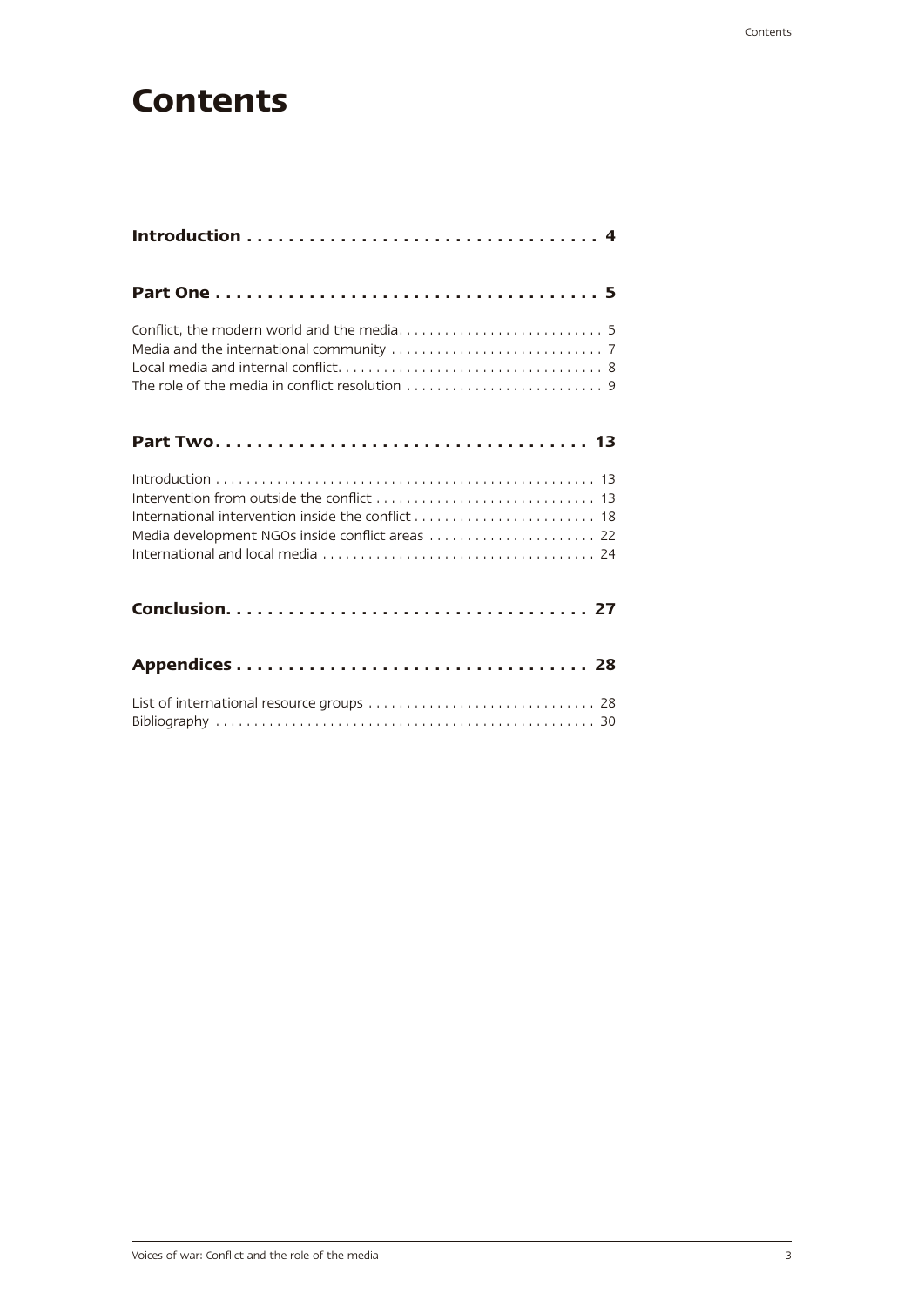# **Introduction**

Mass media often plays a key role in today's conflict. Basically, their role can take two different and opposed forms. Either the media takes an active part in the conflict and has responsibility for increased violence, or stays independent and out of the conflict, thereby contributing to the resolution of conflict and alleviation of violence.

Which role the media takes in a given conflict, and in the phases before and after, depends on a complex set of factors, including the relationship the media has to actors in the conflict and the independence the media has to the power holders in society.

It is exactly this complex situation that International Media Support (IMS) is trying to deal with. IMS do this through rapid and short-term interventions in areas affected by violent conflict to promote and strengthen press freedoms and to improve the working conditions of local media practitioners and institutions. A basic assumption for this work is that a strong independent media contributes to the retention or creation of peace and stability in conflict affected and threatened areas.

The complex nature of media support in conflict areas calls for a constant development and testing of methods and approaches. For this reason, since its foundation in 2001, IMS has put great emphasis on the sharing and discussion of how to develop ways of best supporting media in conflict. Regular conferences with organisations directly involved in this work, or in other ways related to the field, are one way of doing this.

Along these lines IMS organised a Conference in Copenhagen on 26 and 27 November 2004 with the purpose of discussing the relationship between media development, peacekeeping and humanitarian aid. The event brought together more than 50 journalists and representatives from media organisations, humanitarian organisations and military forces. The Conference built upon the discussions hosted by UNESCO in Belgrade on 'Support to Media in Violent Conflict and Countries in Transition' in May 2004 and the concluding Belgrade Declaration.

The discussions and recommendations coming out from the Conference held in Copenhagen have served as a basic input to this publication. Still, the publication should not be read as a conference-report, but as a document which, to a certain degree, seeks to distil the IMS experience in supporting media in conflict.

Part one sets out IMS' understanding of modern conflict and the role the media can play in either exacerbating or alleviating violence. Part Two examines the role of different actors and summarises the recommendations IMS suggests each actor consider. We do so not in an arrogant spirit where we claim special knowledge of these problems and all of our recommendations are based upon discussions with the actors themselves. What IMS has done is to try to bring together the collective wisdom of those in the international community who have been working to support the media in conflict.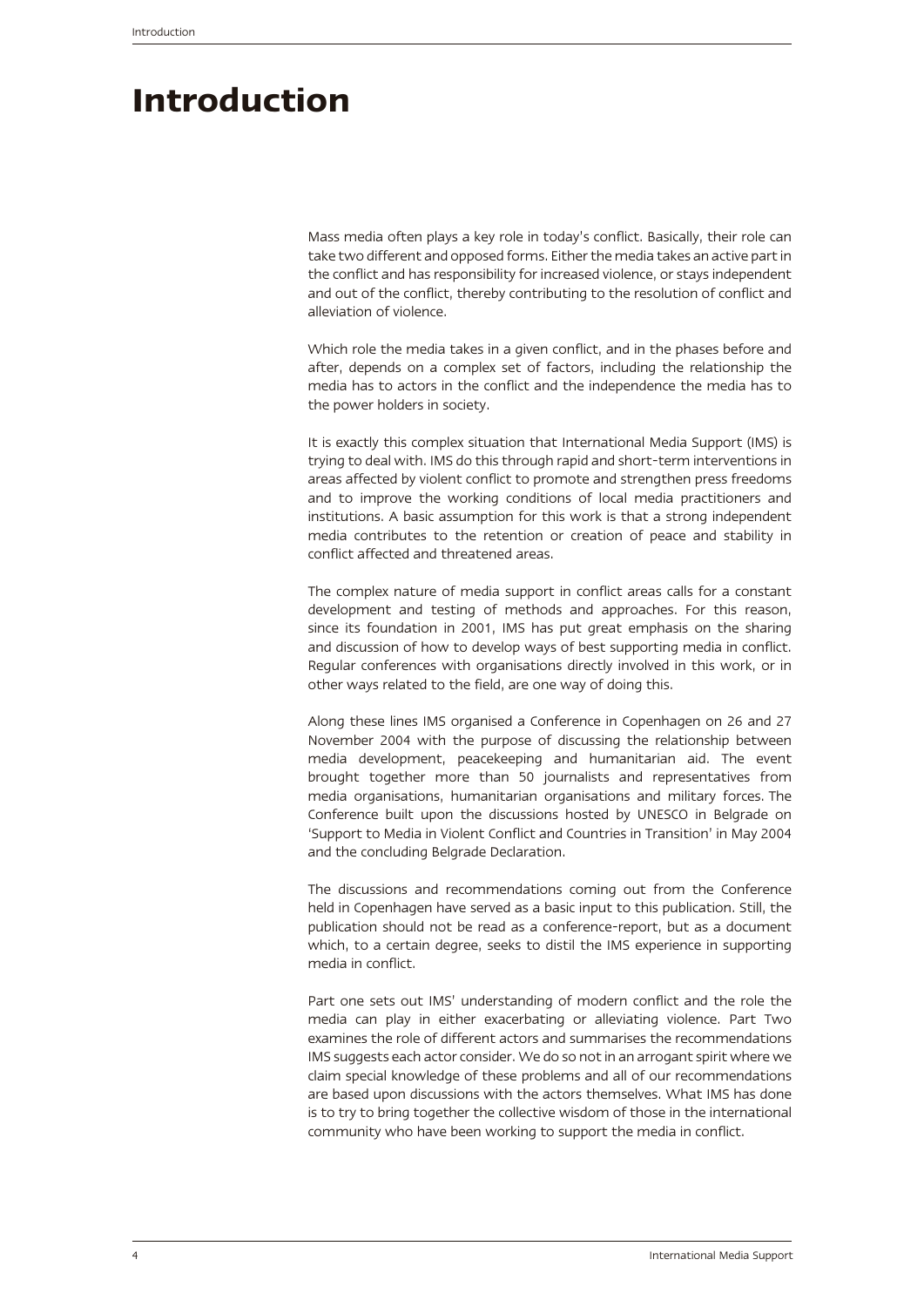# **Part One**

### **Conflict, the modern world and the media**

Conflict is one of the defining features of the modern world. Since the end of the Cold War there have been countless conflicts that have involved the deaths of millions of people and the suffering and displacement of millions more. It is impossible to accurately quantify human suffering due to conflict. To take one indicator – it has been suggested that, in the last ten years, over two million children have died in conflicts, more than one million have been orphaned and more than six million have been disabled or seriously injured<sup>1</sup>.

One striking factor is the growth in the number of conflicts which have fundamentally corroded the ability of the state to care for its citizens. The Stockholm International Peace Research Institute (SIPRI) has analysed 59 'major' armed conflicts occurring since the end of the Cold War. In this case 'major' means that they involved in excess of 1,000 battle-related deaths in one year. Of these, the majority were intra-state<sup>2</sup>. As a result of these prolonged conflicts many states have effectively collapsed or are very fragile. There is no rule of law, public services and facilities have been wrecked or plundered, and populations displaced. Such conflicts exacerbate poverty, bring massive human suffering, destroy the environment, displace substantial numbers of people and create enormous problems for the international community.

Very few of these conflicts have attracted serious concern from the international community, although those that have attracted international attention have had a significant impact. The genocide in Rwanda (itself a part of an internal conflict) and the wars in the Balkans that marked the break up of Yugoslavia have led to much debate about the powers and responsibilities of the international community, as well as triggered serious rifts inside the United Nations, making the effective work of that organisation more difficult. In both of these conflicts the media played a pernicious role – directly inciting genocide in the case of some Rwandan media (and organising it in the case of Radio Mille Collines) while acting as a vehicle for virulent nationalism in former Yugoslavia. This is not just a modern phenomenon – both the Nazis and the Soviet Union used the media to create a hegemonic climate in which they could more easily exercise power. However, policy makers have been slow to understand the importance of media in shaping modern conflict or how, with proper support, it can help create the conditions for peace.

Despite the amount of violent conflict in the world there is still little common understanding of how modern internal conflicts are triggered. Although there is growing concern among the developed democracies about the problem of failed or fragile states, and the way that conflict areas nurture crime, terrorism, disease and other threats to human security, no-one has mapped the key indicators that signal the onset of violence. Wars between states can be explained in geo-political terms – as a contest for natural resources, a means of resolving disputes over territorial boundaries and so on. However, internal conflicts are little understood. We still do not know how the instability or ethnic tension that marks many societies can suddenly escalate into organised violence.

*1 http://www.soschildrensvillages.org.uk/sos-childrencharity/child-soldiers.htm*

*2 http://editors.sipri.se/ pubs/yb04/SIPRIYearbook 2004mini.pdf*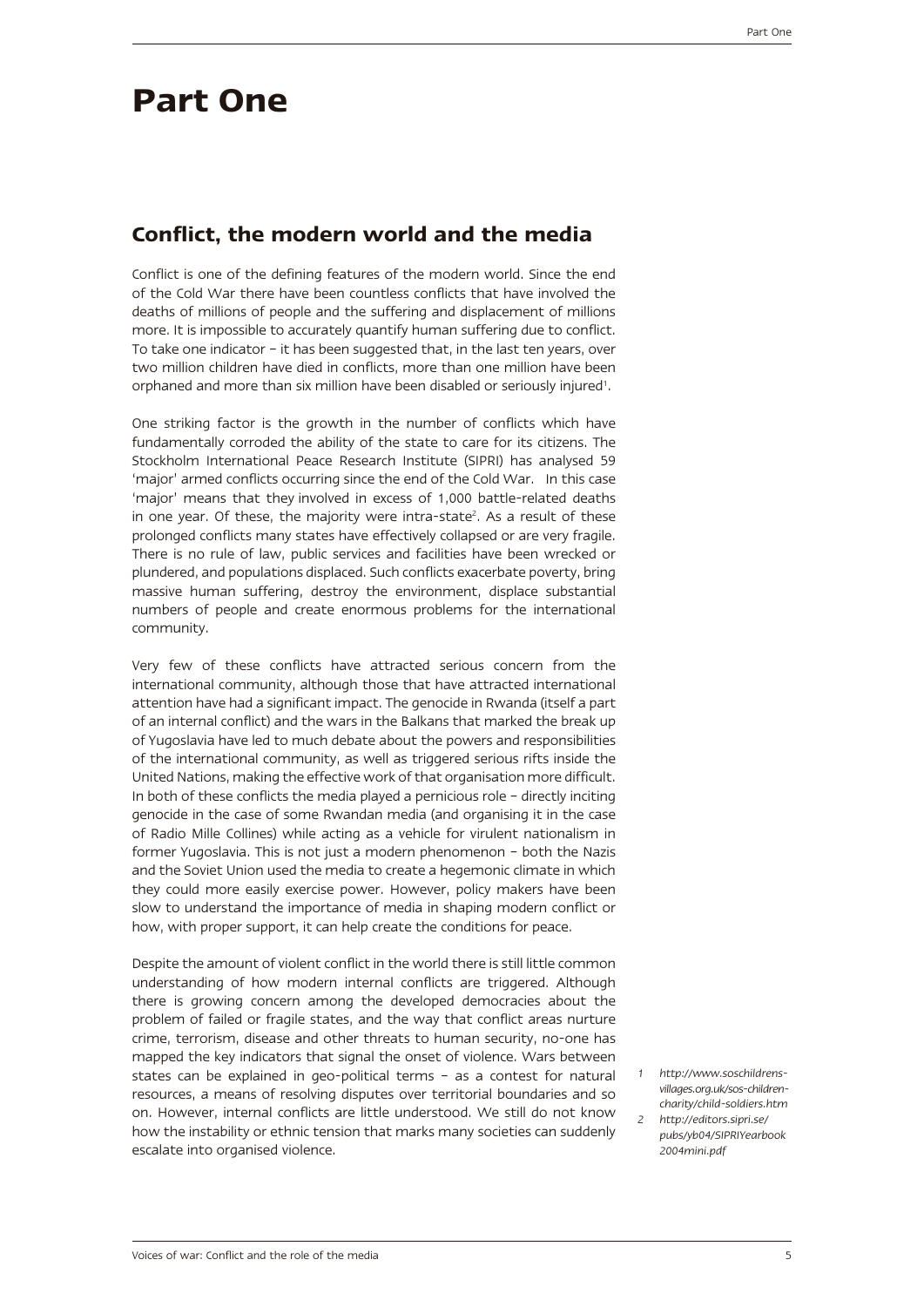Perhaps one explanation for this lack of understanding is the relatively inconsistent approach to media coverage of conflicts around the world. It is obvious that the political significance of some conflicts affects the response of the most powerful governments and this in turn affects the media's coverage of conflict. However, it is also the case that the extent to which the media assigns priority to covering one conflict rather than another in turn shapes the response of the international community. The common factor appears to be that the media pays close attention to the concerns of their domestic audience – which in the case of the most powerful international media tends to be the peoples of North America and Europe – who need a point of identification in the conflict for their attention to be engaged.

One consequence is that while some conflicts have acquired global attention through exposure in the media, others have failed to receive significant attention through neglect. Many of the African conflicts of recent times in which millions have died – whether it is the wars in the Congo since 1997, the renewed civil war in Angola, the inter-related conflicts in Sierra Leone, Cote D'Ivoire, Guinea and Liberia – have passed almost without notice under the international radar. The wars in the North and South Caucasus are in a similar category; hundreds of thousands of dead, dwarfing for example the deaths in the second intifada between the Palestinians and Israelis, but with little expressed international concern either from governments or civil society.

The media's role in this is central and will be examined in more detail in Part Two.

Of course conflicts do not fall into neat typological categories. Conventionally, it used to be thought that wars between states have a beginning, when war is declared, a middle when organised fighting takes place, and an end, when either one side secures victory and imposes its settlement or peace is negotiated. Modern conflicts, including those between states as well as those internal to states, often follow a different pattern. Violence can be spasmodic and appear almost random – it breaks out, subsides and breaks out again. The presence of international peacekeepers can prevent organised violence, but the potential for violence remains ever present.

Underneath the shifting occurrence of organised violence we see the emergence of what has been called "institutionalised war economies"<sup>3</sup>. These are self-sustaining conflicts where "peace" is hard to determine and where there are significant vested interests (even at state level) in continuing the conflict. Among the characteristics are the following:

- Violence is committed by paramilitary groups and non-state actors, either solely or in conflict with state forces (sometimes state forces also "appear" as paramilitaries for purposes of looting etc);
- Conflict is sustained by an informal war economy based on looting, hostage taking, protection rackets, smuggling, seizure of primary commodities - coltan<sup>4</sup>, timber, diamonds, oil and so forth;
- Terror and destabilisation is a predominant tactic, attacks on civilians become the military strategy, and gross and mass violations of human rights are common;
- State authority is weak, collapsed or failing; organised crime and terrorist networks flourish; and there aren't stable or enduring political institutions
- Media is under physical threat or mobilised for partisan purposes; all media are vulnerable but local media more so; conditions for a stable media environment (rule of law, legal structures, etc) probably do not exist;
- *3 New and Old Wars Mary Kaldor Polity 2001*
- *4 Coltan is the colloquial African name for (columbite-tantalite), a metallic ore comprising Niobium and Tantalum. Tantalum is used primarily for the production of capacitors, which are vital components in electronic devices, ranging widely from mobile phones to laptop computers. The upsurge in tech products over the past decade has resulted in extraordinary demands and price increases for the mineral. These price increases have contributed to tension in the producing countries, particularly between Congo and Rwanda (Wikipedia Encyclopedia - http://en.wikipedia. org/wiki/Coltan).*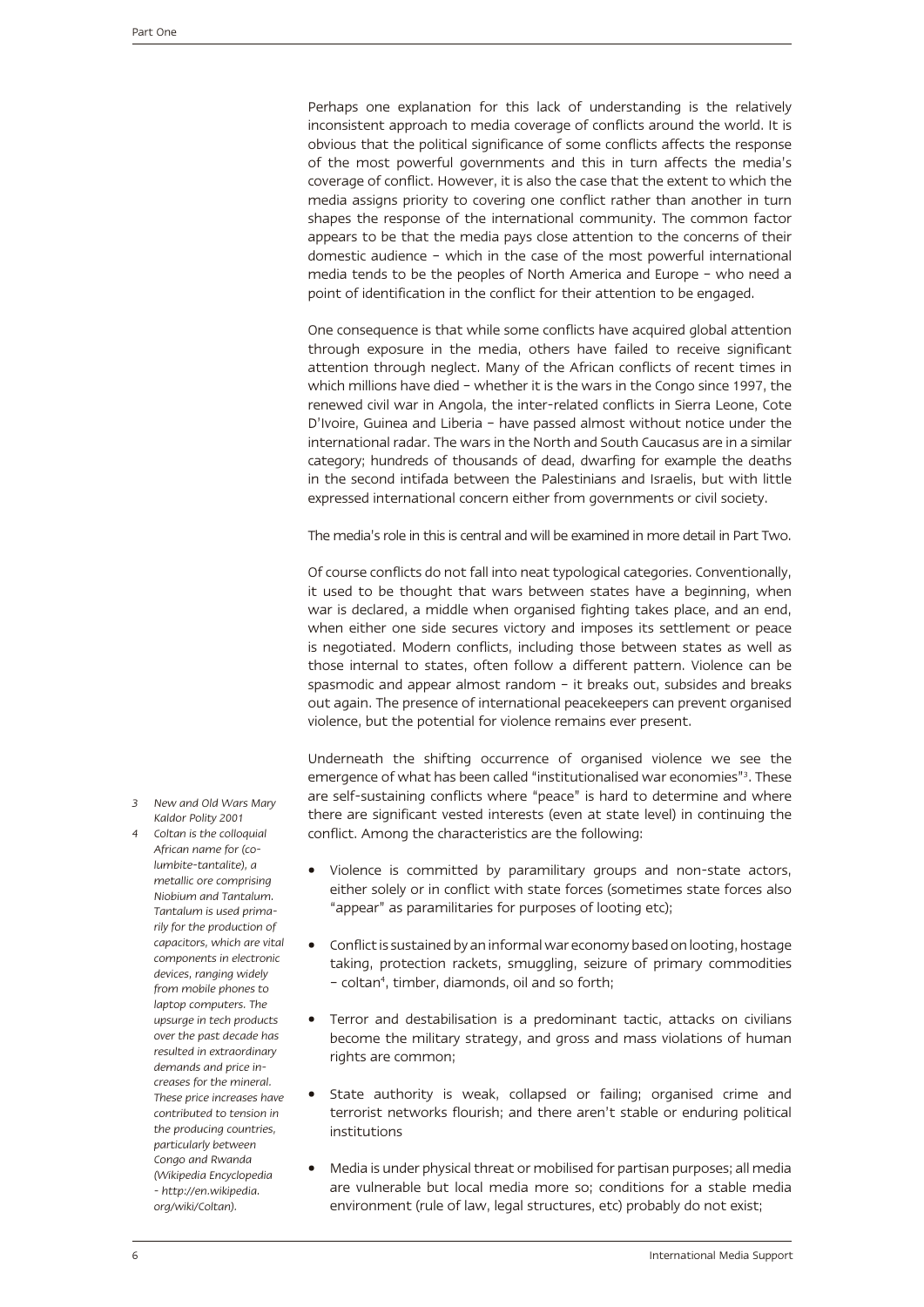Conflict areas are characterised by human insecurity; violence can erupt or die down rapidly, but threats of violence/ intimidation may be ever present and the "pre/during/post conflict" typology does not apply. Instead violence flows in different waves of intensity and can disappear or re-appear dramatically.

Understanding this picture is important for anyone who wishes to build peace. It is not enough to focus on the actions of the combatants. Unless the underlying war economy is understood – and challenged – then 'peace' will be merely a temporary cessation of violence. Any strategy to tackle the underlying causes must also recognise how the media are an integral part of the strategy of combatants, with acts designed to intimidate and terrify or appeal to the wider international community. Control over local media is an important objective of all parties in conflict. Building an independent pluralist media must therefore be an objective of the peacemakers.

### **Media and the international community**

Probably the most important event in terms of the way conflicts were perceived as priorities by the international community followed the first Gulf conflict when the Kurdish community of northern Iraq rebelled and were attacked by Saddam Hussein's state. As refugees flooded to the border they received blanket and distressing coverage in the international news media. NGOs and civil society called for intervention in the face of apparent indifference by the western governments who had led the prosecution of the war. Having ejected the Iraqis from Kuwait, the dominant coalition members, particularly the United States, Britain and France, had no desire to intervene further in the affairs of Iraq<sup>5</sup>. The displacement of the Kurds was an internal issue for Iraq and the refugee problem was for Turkey to deal with. Under the classic Westphalian principle of state sovereignty there was no mandate for other governments to intervene.

However, the power of the media coverage (and the concern it aroused in public opinion) proved stronger than the will of governments. As international competition between increasingly globalised news corporations grew more intense so the international media began to hunt in packs, seeking the next exclusive. The volume of their coverage, aided and abetted by NGOs concerned to avoid an overwhelming humanitarian crisis, forced western governments into a significant U-turn. The sovereignty of Iraq was breached, intervention took place to provide security for the Kurds, leading eventually to the imposition of no-fly zones that removed the Iraqi air force from the region, and finally to significant autonomy for the Kurdish areas of northern Iraq.

From this event sprang the subsequent debate about the limits of state sovereignty. Pressure on western governments to intervene to protect people from gross human rights violations increased. Contrary to those who see imperialist motives at every step, the fact is that western governments have generally only intervened after long and public media campaigns urging them to do so. Where the media spotlight has been absent (as it was in Rwanda for example), they have undergone extraordinary contortions to avoid taking action.

Of course there may be powerful geopolitical motives for governments intervening when and where they have – Iraq being an obvious example. However, it cannot be denied that the role of the international media has been crucial in shaping the policy response of those governments. Inevitably this raises the question of the responsibility of the international media in such circumstances. The nature of this responsibility came to the fore during the conflict in Bosnia when many journalists found their traditional

*5 John Major, the British Conservative Prime Minister was quoted as saying "I do not recall asking the Kurds to mount this particular insurrection".*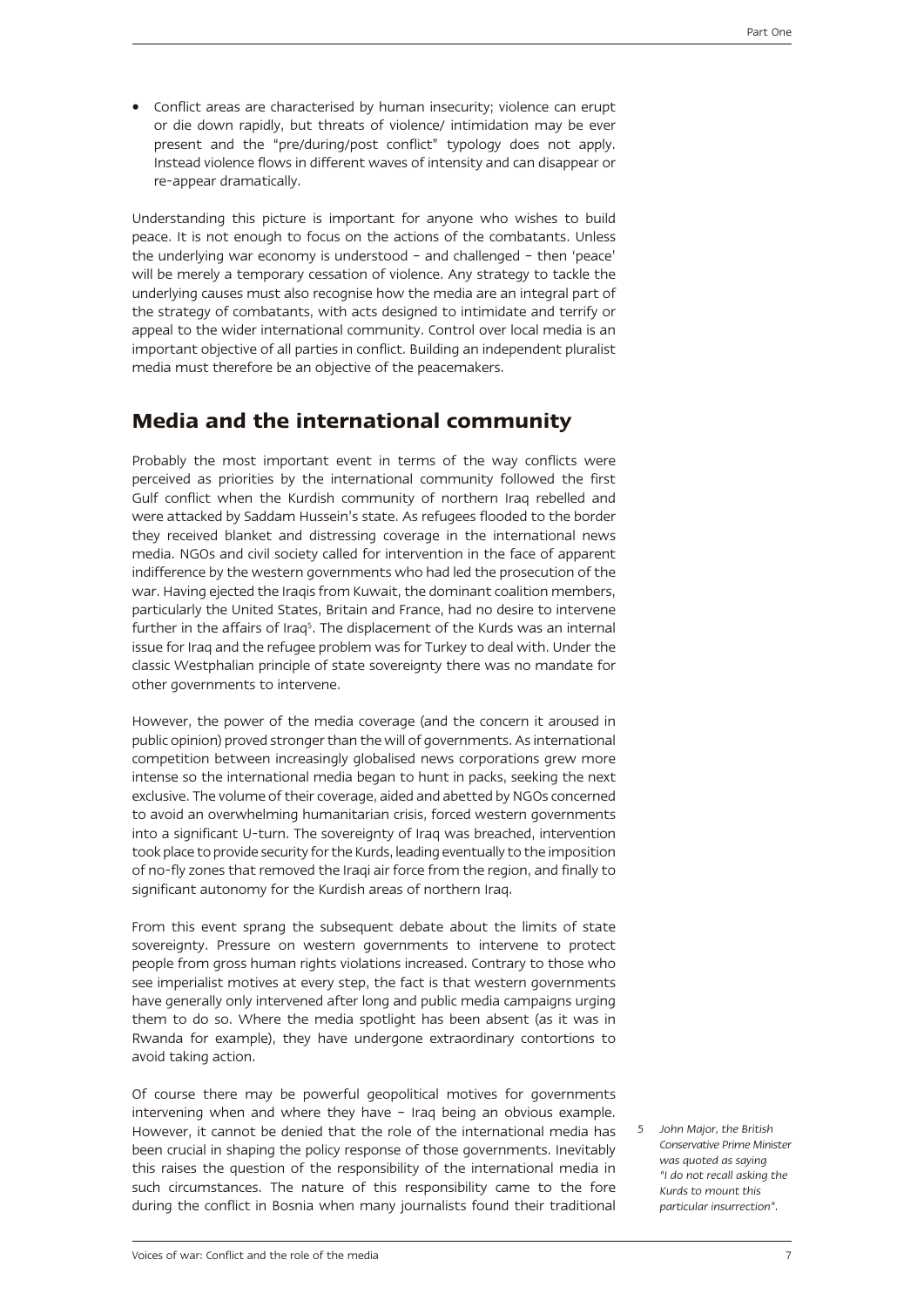"objectivity" tested to the limit. As a consequence some felt that it would be irresponsible of them not to use the influence they might possess to secure a particular outcome for the war – especially given the atrocities they were witnessing, which for many European journalists were painful reminders of the continents past<sup>6</sup>. Christiane Amanpour, reporting for CNN on the Bosnian conflict said that it was "the war of our generation: this was our Vietnam"7 .

This understandable response had the consequence of making the international media an actor in the conflict. When the UK based Independent Television News (ITN) reported the existence of the Serb detention camps at Omarska and Trnopolie it helped build support for UN Resolution 770, which allowed for "all necessary measures" in the delivery of humanitarian aid. Coverage of the mortar bomb attack on Sarajevo market in February 1994 was instrumental in securing NATO's ultimatum to stop the bombardment of the city. Martin Bell, the BBC correspondent, spoke of a journalism of "attachment"<sup>8</sup> and went on to say that journalists "were drawn into this war as something other than witnesses and chroniclers of it. We were also participants"9 .

The international media can also complicate attempts to resolve conflicts as their actions can engender resentment among local people at the editorial priorities of the media organisations. Modern communities are very sophisticated in their understanding of the media and its potential power. People often find it difficult to understand why they are the intense focus of media attention one day but then disappear of the media horizon the next. While it is understandable that editors and producers must constantly seek new ways to engage their own domestic audiences, their behaviour can give rise to all kinds of resentment, suspicion and conspiracy theories.

# **The local media and internal conflict**

The Balkan conflicts demonstrated the growing recognition of the importance of local media coverage in shaping and developing the conflict on the ground. This has been best documented in Mark Thompson's groundbreaking account of the role of the local media in former Yugoslavia, Forging War, which documents how the media aided and abetted the destruction of Yugoslavia, the rise to power of extreme nationalism and the forging of a conflict between groups of people who had lived together peacefully all their lives<sup>10</sup>. It was a frightening example of how a society can disintegrate, how fear can be exploited by the power of a media in the hands of those unscrupulous enough to wield it as a weapon. War was neither inevitable nor the only means of resolving the conflicts that lay behind the break-up of Yugoslavia, and the local media played an important role in preparing the ground for war, by ensuring public opinion was mobilised behind the different participants. Media campaigns between rival media outlets prefigured the war itself. As regional communist leaderships mutated into nationalists they saw, true to their communist heritage, the various media as important instruments of policy and were prepared to use them.

- *6 Forging War, the media in Serbia, Croatia, Bosnia and Hercegovina Mark Thompson ARTICLE 19 and University of Luton 1999*
- *7 ibid*
- *8 The Guardian 11 July 1996*
- *9 Quoted in Forging War*
- *above*
- *10 Cited above*

The intervention of the Western media simply provided another arena for the conflict to be enacted. With coverage guaranteed the so-called war (in reality usually waged by attacks upon unarmed civilians) was conducted with an eye permanently upon how it was portrayed in the media. All the participants in the struggle became adept at using the media to generate the political conditions for victory. Publicised attacks on civilians and the purpose of terrorising those who the combatants wished to target next accelerated the move towards so-called "ethnic cleansing". Those media who tried to stay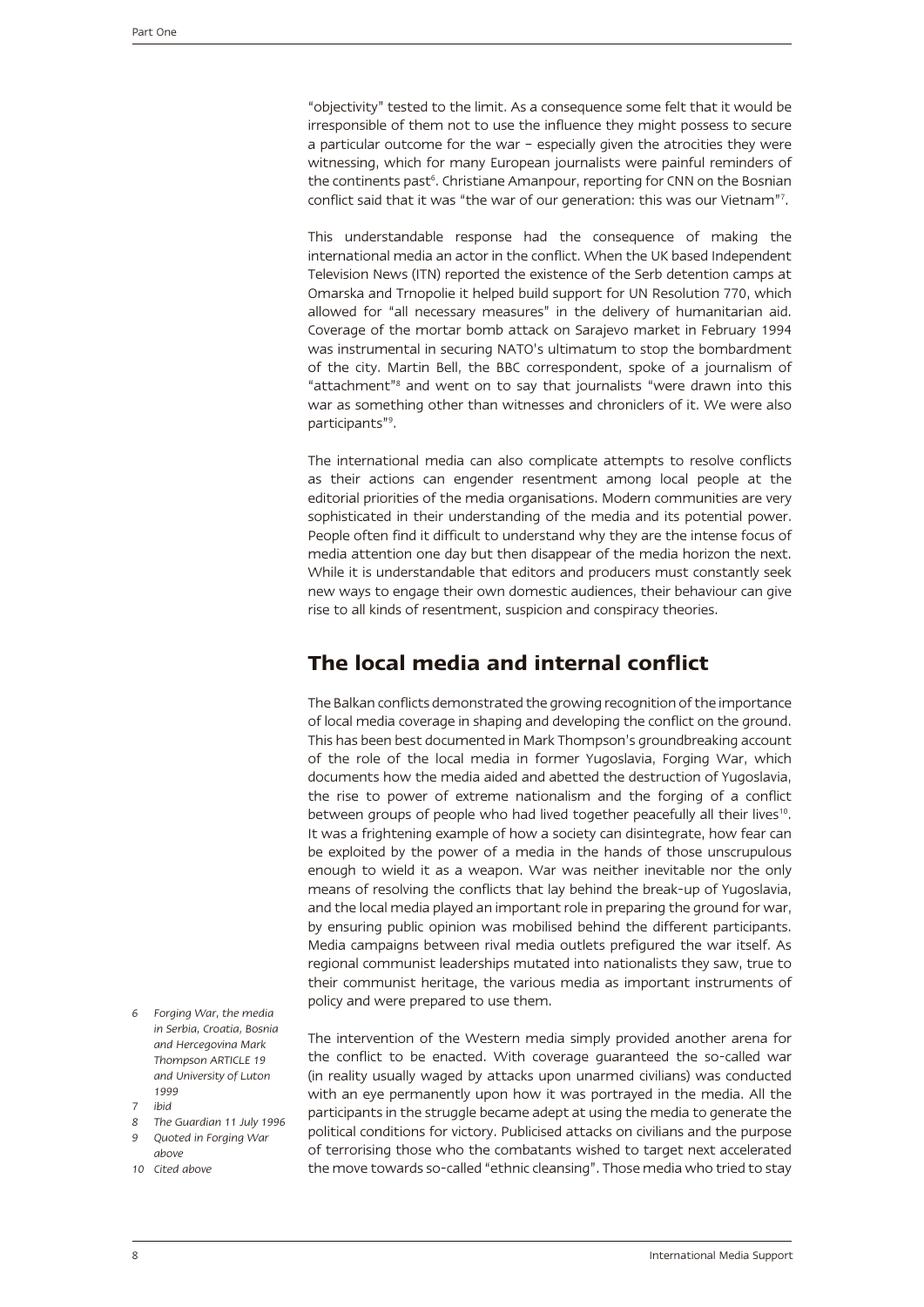outside of this ethnic polarisation were either marginalised and retreated into self-censorship (like the federal state's news agency Tanjung) or were subject to tremendous pressure to conform. Few media outlets held out and those that did struggled to maintain an independent perspective.

What the wars in former Yugoslavia showed is that the battle for hearts and minds is as important as the battle for territory. The media arena is often where that battle is conducted. The media itself becomes a rallying point for all the combatants – and every combatant aspires to control its own media. In the case of Zimbabwe the state media are a direct instrument of government control, constantly attacking members of the opposition as stooges of the British government and accusing them of launching anthrax attacks against Zimbabwean government officials<sup>11</sup>. The few independent newspapers left have a circulation of around 200,000 in the major cities with the result that the constant attacks on opposition figures creates an atmosphere of violent intimidation.

One of the underestimated complications of the Middle East conflict between Palestinians and Israelis is the inflammatory media on both sides. Following the deaths of Israeli soldiers and settlers in the Gaza Strip in May 2004, hawkish commentator Nadia Matar of the Settler radio Arutz-7 called on 13 May for large-scale military action against "the Arab Nazi murderers". "We should have erased the whole Arab village from which the Nazi murderers who carried out this massacre had come," she said. Israelis meanwhile can listen to a steady output of anti-Semitism from the official state media of surrounding Arab countries while digesting a claim by Saudi de facto ruler, Crown Prince Abdallah Bin-Abd-al-Aziz, who stated at a gathering of Saudi university professors that "Zionists" were to blame for an attack on the offices of a petrochemical company in the Red Sea port of Yanbu, killing six Westerners and a Saudi citizen. The official Saudi news agency SPA carried a report with the following headline: "Crown prince says Zionism is behind terrorist actions in the kingdom." "It became clear to us now that Zionism is behind terrorist actions in the kingdom. I can say that I am 95 per cent sure of that", the agency quoted the crown prince as saying. His remarks were also broadcast on Saudi TV Channel 1. In this climate politicians seeking to secure a peace agreement will always struggle to be heard over popular anxiety and hatred incited by this kind of coverage.

This is perhaps not surprising – after all partisanship at least guarantees some kind of survival in a war zone. A non-partisan newspaper, like the Standard Times in Sierra Leone, can face problems sufficient to daunt any journalist or editor, however dedicated. The Standard Times offices were destroyed during the war and all its equipment destroyed. The collapse of the internal transport system meant that the paper could not be delivered to many areas and circulation fell from over 10,000 to around 2,000 or lower<sup>12</sup>. At such levels advertising income is sparse and sales income too low to be sufficient. In circumstances like these the temptation to become partisan and secure the sponsorship of one of the political actors can be very strong. This is not just for financial reasons – no warlord killed as many journalists as Foday Sankoh, the late rebel leader in Sierra Leone. Newspapers like the Standard Times, which hold out for editorial independence are rare indeed.

### **The role of the media in conflict resolution**

The growing recognition of the crucial role the media can play in helping provoke conflict has led many to examine how the media can play a constructive role in resolving conflict. This created considerable controversy –

- *11 Media Under Siege Media Monitoring project Zimbabwe December 2003*
- *12 Media conflict prevention and reconstruction UNESCO June 2004*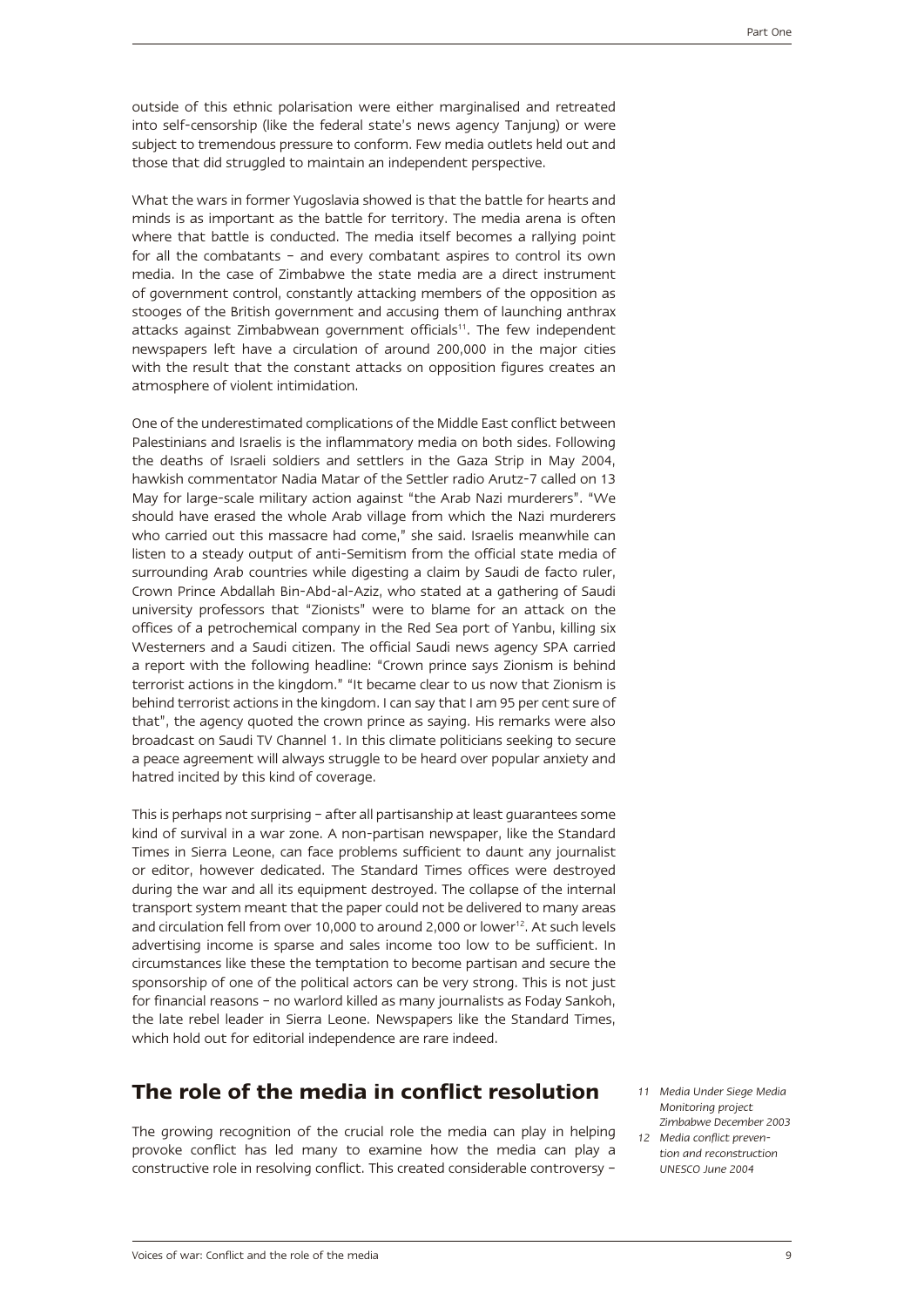should journalism stay detached, even from horrific events unfolding around them, or should it take up the stance suggested by Martin Bell and become attached to a cause – even that of peace.

The obvious problem with such an approach is that it might involve taking sides in a conflict – after all, conflicts require a solution that addresses the underlying problems and this means assessing the weight of the different claims in a conflict and seeking to resolve them. Peace is something more than the absence of war. The dangers of journalists taking sides in a conflict are obvious – professional independence is impossible to maintain, access to the other sides' combatants will disappear and journalists will become even more of a target than they already are.

One limitation of the discussion about peace journalism is that it speaks to only part of the reality of the modern media, where the media is an actor in its own right. Part of the problem with the debate about "peace journalism" is confusion about the different roles the media fulfils. The media is a place in which journalists convey ideas, information and stories to the listener, viewer or reader – in this way they represent a version of reality. It is sometimes said that the journalist acts as a vehicle, which conveys the different views, outlooks and perspectives experienced in a society. In this capacity there is fierce resistance to any attempt to encroach on the independence of the journalist carrying out this function, or any attempt to impose an ideological purpose upon them, however worthy. The media understood in this way is a structure that carries the debates of a society.

However, in addition to the representation of the groups they are reporting on – in this case parties to the conflict – journalists also present their own views and interests. In this respect the media itself becomes an actor in the conflict, for example when it takes an editorial position or when the media focus on certain issues or aspects of the conflict leads to the exclusion of others. The idea that the journalist sits outside of the events they are covering, whatever their perspective on "peace journalism" is misleading. The media, in this sense, are themselves actors or agents in the conflict and their behaviour will have an effect on the way the conflict develops.

To use more abstract terms the media constitute a space in which the conflicts of a society can be articulated and are inevitably themselves actors in that conflict. Moreover the combatants in a conflict will usually relate to each other either on the battlefield or through the way they are represented in the media (and this latter, as is evident in many recent conflicts, may often be more important to them than the battlefield). To use sociological terms, the media is both structure and agency. The idea therefore that they can be simple instruments of any point of view – state or non-state – is profoundly misleading and policy towards the media in conflict has to take on board the sense in which they play both interweaving roles.

Policy makers therefore need to focus on the media's role in constituting the public sphere of society – how that can be fostered and nurtured in such a way as to allow non-violent resolution of conflict. By public sphere it is meant that range of communication outlets and media which enable a society to view the representations of itself. To function properly a public sphere must have free flowing access to information and enable the views of ordinary citizens to be heard. In the words of Jurgen Habermas it is "a discursive arena that is home to citizen debate, deliberation, agreement and action"<sup>13</sup>.

*13 Villa, Dana R. "Postmodernism and the Public Sphere." American Political Science Review, Vol. 86, No. 3 (September 1992),*

Nor should it be assumed that conflict itself is wrong or can be avoided in any society. The clash of interests, needs and desires balanced against the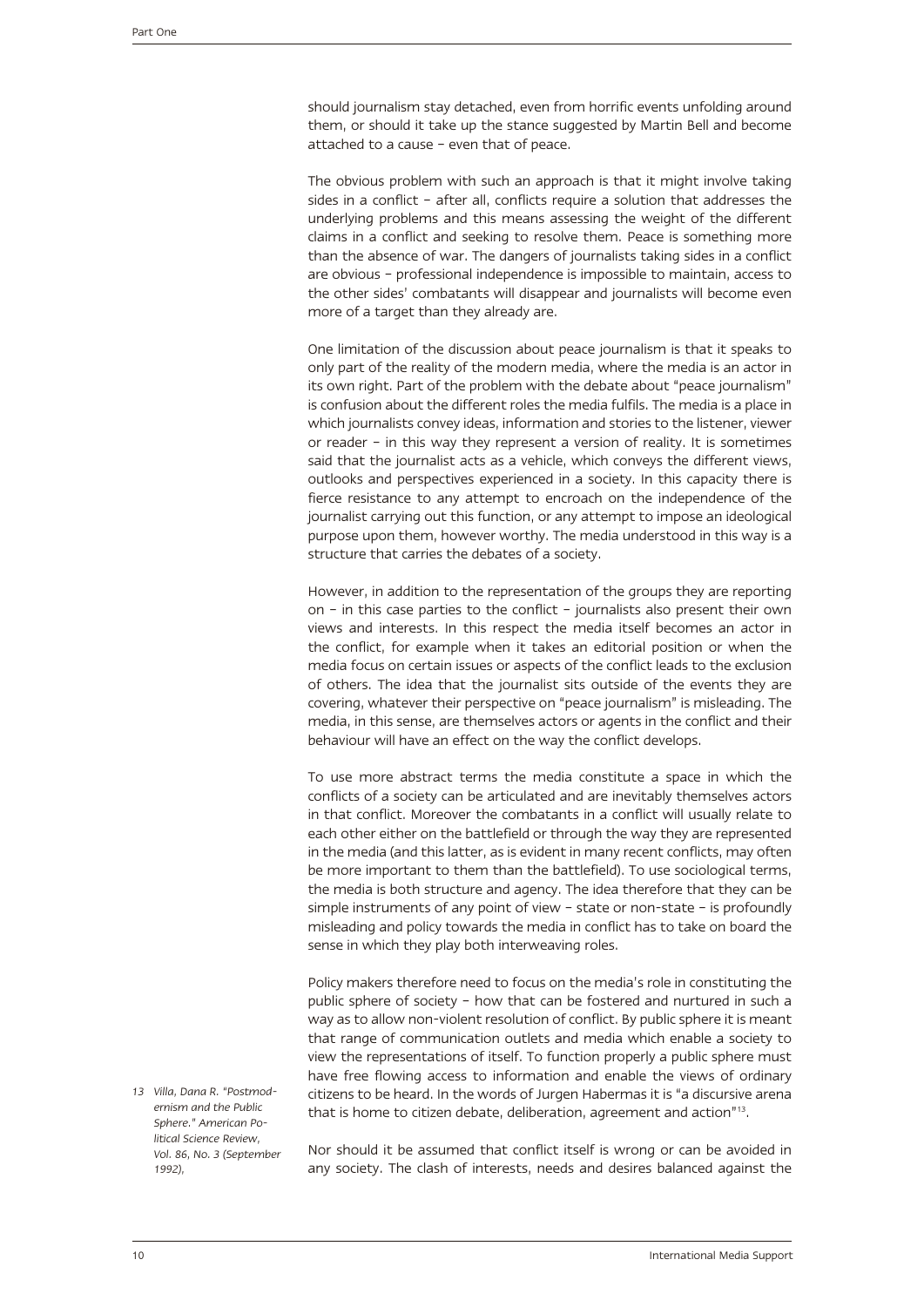allocation of scarce resources means that conflict itself is inevitable in a society. Conflict is, after all, an extreme form of communication. Where the media can play a vital role in allowing a peace process to develop is by enabling the underlying conflicts in a society to be expressed and argued through a non-violent manner. This requires the creation of a suitable media space in which this can happen.

The key question for policy makers and media alike is how to create a media framework and practice that can sustain such a public sphere in a conflict area. Over time the public sphere has been constituted through a range of institutions which changed through time. Media, such as newspapers, were part of this process from the eighteenth century onwards, but by the end of the twentieth century we have 'mass societies' constituted by mass media, principally broadcast media (more radio than television internationally, but supplemented by newspapers, cinema, internet and mobile phones – the increasingly converged world of modern communications). This is a complex situation that requires a careful and measured policy response.

A number of organisations have begun to consider how to create a situation in a conflict and post conflict environment that allows the media to play a constructive part in tackling conflict, taking account of its true role. It has been increasingly recognised that an effective media is an essential part of preventing violent conflict from breaking out, as well as being an important element in its resolution. There are an increasing number of attempts to produce a more comprehensive and coherent policy approach to this problem.

On the 5 and 6 October 2003, IMS convened a roundtable in Copenhagen to examine conflict reporting. It acknowledged that there was no consensus on the best approach to conflict reporting among media professionals. The roundtable considered how conflict reporting impacted on war and how such reporting could be improved. The focus was on recent conflicts and participants sought to explore the distinction between peace journalism and conflict sensitive journalism through analysing specific interventions on conflict reporting<sup>14</sup>.

Some participants suggested that the best approach might be to examine what the professional responsibilities of journalists should be in a conflict area. This would include avoiding portraying conflicts as a zero-sum game contested by two combatants, but rather disaggregating the various interests that clash. It also would involve seeking to humanise both parties – making it clear that sometimes (though not always) there are no simple villains and victims. Such journalism would try to look behind the positions that combatants take and identify their interests, which may create more common ground than is apparent. This kind of peace journalism would also seek to place the immediate fighting in a more long-term context and would highlight the profound long-term consequences of violence<sup>15</sup>.

In recent years there has been a profusion of projects and initiatives designed to support and promote peace journalism of one kind or another. Most focus on professional training initiatives to promote better coverage of diversity issues<sup>16</sup> or more actively encourage reporting on peace initiatives<sup>17</sup>. The Canadian based Institute for Media Policy and Civil Society (IMPACS) suggests five kinds of peace intervention, including training, promoting positive images and providing fictional storylines that have a positive peace message<sup>18</sup>.

Some of these approaches are little more than applying the best techniques of professional journalism to the reporting of conflict. However, the very term

- *14 http://www.i-m-s.dk/ ?ID=139&SMID=139*
- *15 Peace Journalism How To Do It, Jake Lynch and Annabel McGoldrick*
- *16 For example New York University's media and conflict activities http:// www.nyu.edu/cwpnm/ media\_conflict or the work of*
- *17 E.g. the work of the Media Diversity Institute http:// www.media-diversity.org/*
- *18 http://www.impacs.org/*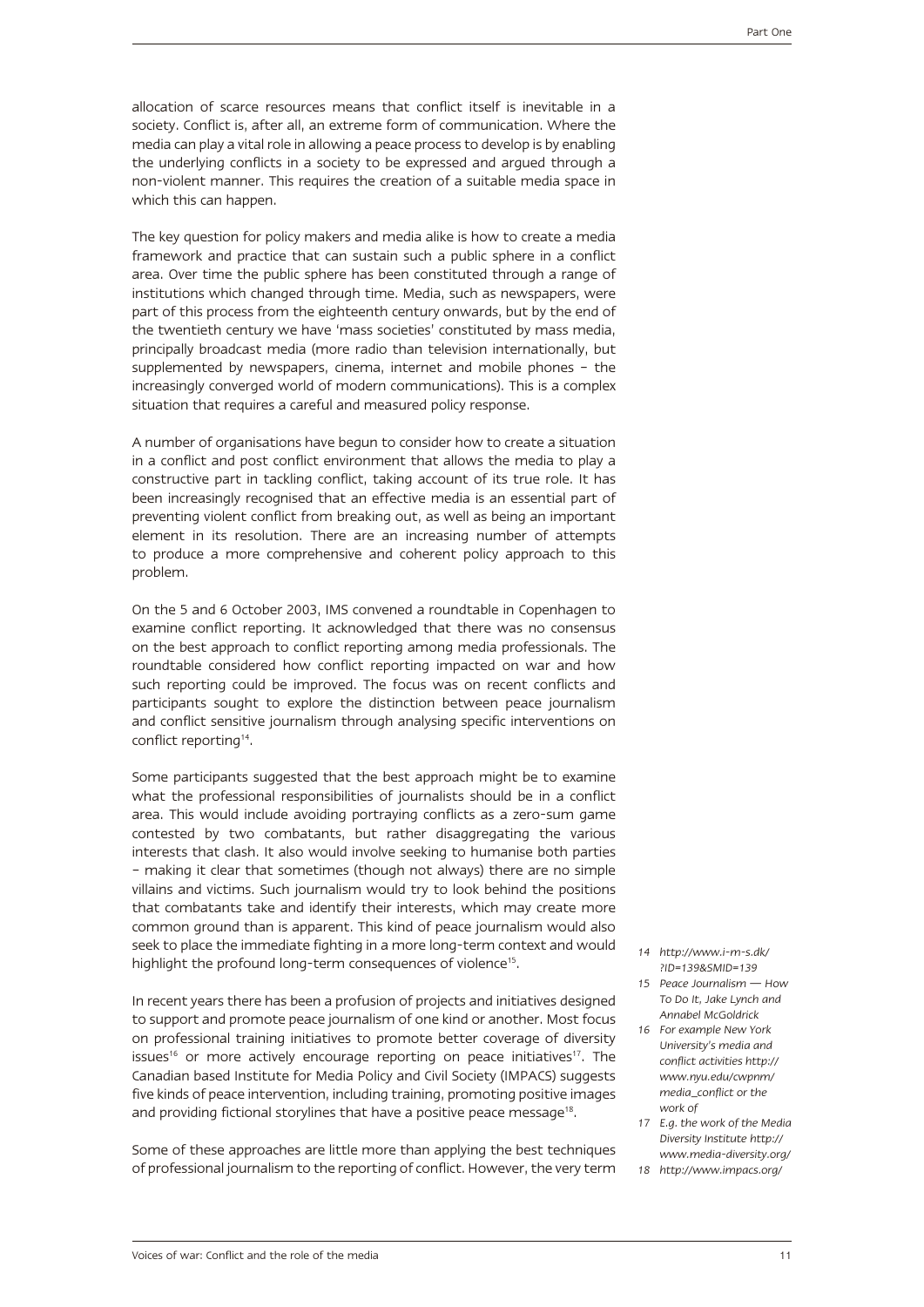"peace journalism" causes many journalists real concern. They worry that "peace journalism" implies that journalists are no longer covering stories, but becoming part of them. They argue that society needs information, and the exchange of ideas and opinions in the public sphere, and the media must be free to play the role it chooses in fulfilling that obligation. Arguing that the media promotes peace suggests to them the sense of an ideologically committed journalism reminiscent of the old Soviet Union (which was always keen to promote "peace" on its own understanding of the term)<sup>19</sup>.

Some media organisations have argued that the very practice of good professional journalism is itself a form of conflict resolution – or at least is something that has strong parallels to conflict resolution. For example, Johannes Botes, a journalism and conflict resolution trainer, identified a number of crossover points between the work of journalists and the work of conflict resolution experts. Both give combatants a voice. Both approach a conflict with an open mind and the ability to summarise vague aspirations in more concrete terms. Both spend time analysing the conflict and try to understand motives and possible outcomes. Both try and give objective views of the causes of the conflict<sup>20</sup>.

What few would deny is that in any conflict there are certain parameters on which all can agree. In conflict the provision of reliable information is crucial and is often difficult to provide. Even the international media can find themselves at the mercy of rumour and propaganda and the situation can be even worse for the local media. In the corresponding information vacuum, combatants will use information to cause the maximum confusion and to dehumanise their opponents. The media will become specific targets.

The provision of accurate information about a conflict is therefore a priority for all agencies and developing and maintaining a culture of professional journalism is important. Learning how to provide basic humanitarian information is vital. A range of NGOs and institutions concentrate on improving these basic skills in conflict areas, from the BBC World Service Trust (which also provides programme content) to the Institute of War and Peace Reporting (IWPR)<sup>21</sup>.

Even if the media is physically secure from attack, it is likely to have to deal with some kind of censorship – and the temptation for self-censorship in many circumstances will be strong. Moreover, conflict is very disruptive of the normal market conditions in which the media operate. Newspapers, in particular, will face serious production and distribution problems. In these circumstances the local media will need external support from the international community if they are to play a constructive role in conflict.

Despite the volume of evidence that suggests that the media play an important role in the coverage of conflict, media planning by the international community is still haphazard. For example, nothing in the Dayton accords dealt with the importance of the media or placed any requirements upon parties to the agreement to respect the independence of the media. Such provisions as there were, were inserted at the subsequent Bonn conference. In general it is still the case that while many governments recognise the importance of the media in a conflict and support media projects, there is very little coordination between governments.

Historically there has been an undercurrent of tension between those who see an unfettered media market (based on the US model) as the best guarantor of democracy and human rights, and those who take the more "European" view that some degree of regulation and structure is necessary to foster a climate where peace and reconciliation are possible. More recently – in Iraq for example – that tension appears to have been resolved in favour of the mixed model with a regulatory element.

- *19 An antidote to Hate Speech: Journalism pure and simple Ronald Koven, World Press Freedom Committee, in Media conflict prevention and reconstruction, UNESCO June 2004.*
- *20 Quoted by Conciliation Resources:\_ http://www. c-r.org/pubs/occ\_papers/ af\_media/intro.shtml*
- *21 Reporting for change: a handbook for local journalists in crisis areas IWPR 2004*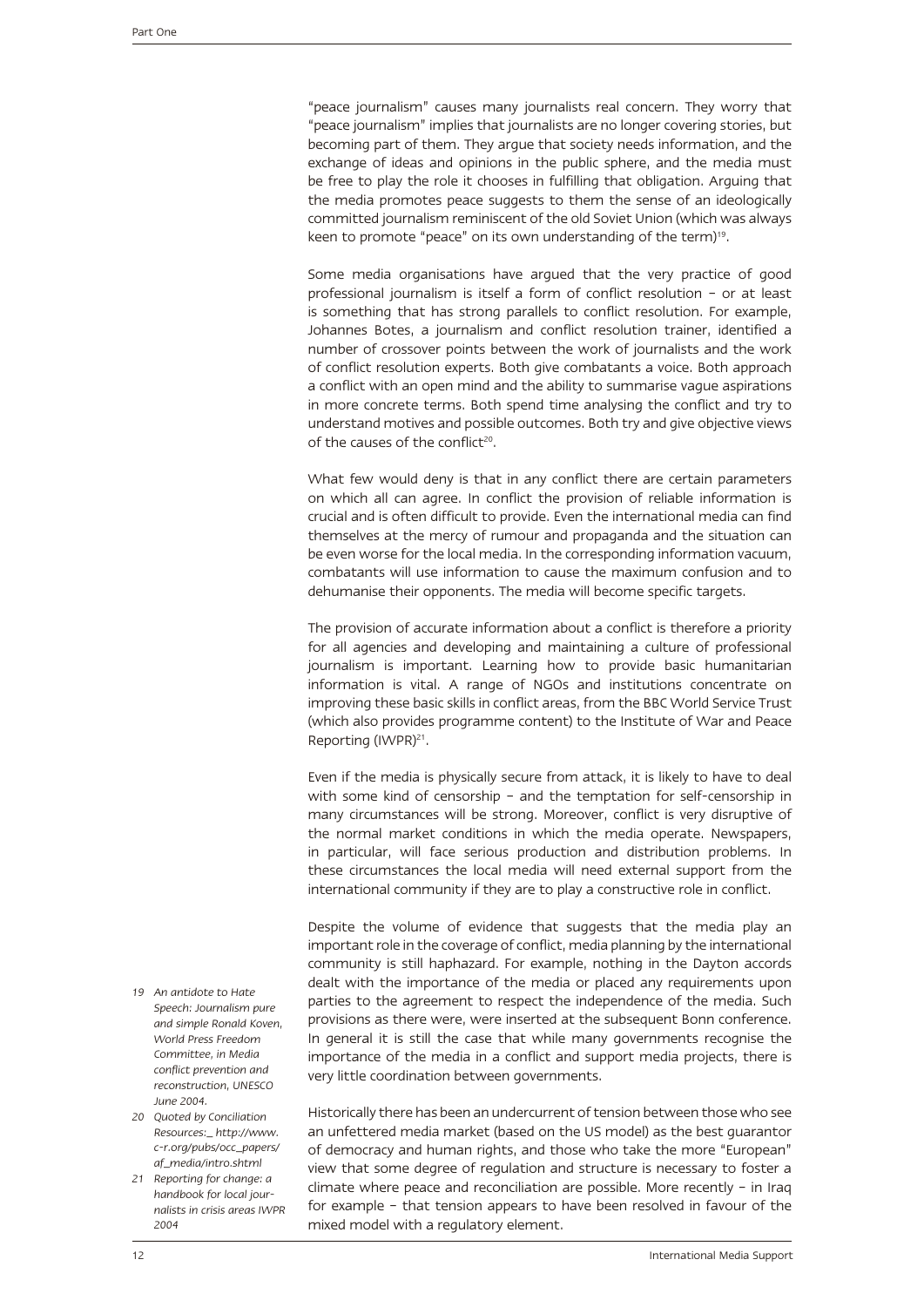# **Part Two**

# **Introduction**

In this section the role of different actors is considered and recommendations advanced as to how they can contribute to the protection of freedom of expression and a climate that nourishes an independent media.

Several overarching principles apply to all actors:

- The need for co-ordinated and collaborative intervention strategies
- The need for a policy approach and regulatory framework that guarantees freedom of expression
- • Priority being given to the physical security of journalists
- An emphasis on engagement with and support for local media
- The importance for all international actors of an effective information strategy

These principles obviously have to be applied with sensitivity in each set of circumstances and will be developed by each actor according to their own area of competence. However, without them being applied, experience suggests that a media development strategy is unlikely to succeed.

In this section the roles of international actors operating outside and inside the conflict area will be considered with a summary of recommendations at the end of each category. Secondly the role of NGOs concerned with media development and local and international media actors will be considered.

### **Intervention from outside the conflict area**

### **The International Community**

In a growing number of conflicts of recent years the international community – which in this case means states acting in concert through the United Nations or regional bodies such as NATO, the European Union or the African Union, or informal coalitions – has, at some point decided to intervene in a country or countries marked by conflict. This is a comparatively recent development and in itself is a controversial decision as there are very limited grounds in international law for violating the sovereignty of another state (although this discussion is outside the scope of this pamphlet) $22$ .

In some cases this intervention has been tasked through the agency of the United Nations (Cambodia, East Timor, Bosnia), in others it has by-passed the UN in the early stages but the UN has effectively sanctioned the intervention retrospectively (Kosovo, Afghanistan and in earlier times Tanzania's intervention in Uganda) and in some cases the intervention has taken place outside of the UN's authority and its legal status and legitimacy remains unresolved (Iraq).

These different circumstances all pose different challenges. There is, however, a growing realisation that in order to create a stable democratic and peaceful future, close attention needs to be paid to the media environment. This builds upon the long held recognition that freedom of expression, the right to receive and exchange opinions, ideas and information is one of the foundation stones of a democratic society.

*22 See The Responsibility to Protect a report of the International Commission on Intervention and State Sovereignty http://www. iciss.ca/menu-en.asp*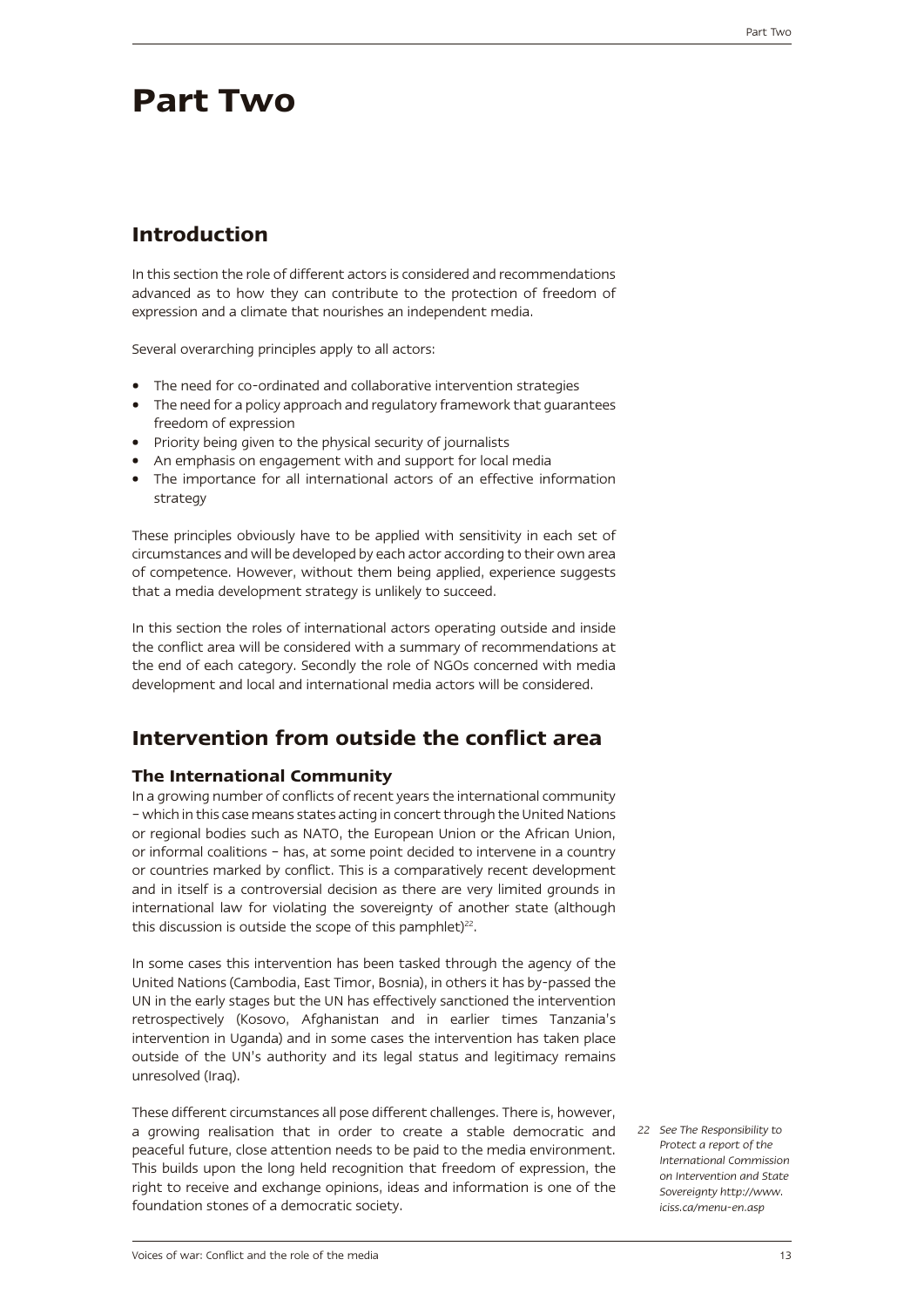As a consequence of the high status accorded to freedom of expression, it is protected in all significant international and regional human rights treaties. It is guaranteed by Article 19 of the Universal Declaration of Human Rights $^{23}$ and by Article 19 of the International Covenant on Civil and Political Rights<sup>24</sup>. It is also protected in various regional treaties - by Article 13 of the Inter-American Convention on Human Rights<sup>25</sup>, by Article 9 of the African Charter (elaborated by a specific declaration agreed in October 2002) $^{26}$  and Article 11 of the European Convention on Human Rights<sup>27</sup>.

The media has long been regarded as having a particular role to play in guaranteeing the individual right to free expression, as it is through the media that the individual right takes public form. Throughout Eastern Europe under communism, people would exchange ideas and information in the bathroom with the taps running. This had little significant social effect as such information or ideas could never become part of public discourse. For the right to freedom of expression to be meaningful in the democratic sense it needs a means of public discourse, a presence in the public sphere. It is because the media plays this role - providing information about the world, promoting public debate and discussion, and acting as watchdog of the state power - that they are deemed worthy of special protection under international human rights law.

Consequently it is important for the role of the media to be addressed at the earliest stage of intervention. For example, in any peace negotiations the role of the media should form a part of the agreement – all parties should be asked to agree to respect the independence of the media and to refrain from either using media for propaganda purposes or to resist from any attempt to intimidate, threaten or abuse media independence. This may seem obvious, but it is not always done. For example despite the lessons of the conflict in former Yugoslavia and the role the media had taken in fostering this conflict there were no provisions in the Dayton agreement regarding the media. These were inserted later on at the Bonn conference. It is no use adding provisions on the media as an afterthought; they must be included as part of the peace agreement and recognised as an essential element in building a peaceful democratic culture. They need to be binding upon participants in a peace process and enshrined in law and regulation subsequently.

- A second element of the responsibility of the international community is to communicate effectively the terms of the peace agreement to the local population. This is obviously complicated by the fact that many peace processes are prolonged and may involve compromises that the combatant populations find unacceptable. For that reason there has been a growing pattern of developing peace proposals in complete secret – the Oslo peace accords between Israel and the Palestinians, the peace process in Sri Lanka between the government and the LTTE or Tamil Tigers, the recent process in Sudan and so on. Sometimes the combatants have been isolated from their respective constituents while the agreement has been put in place – for example at Dayton and the failed Israel/Palestinian talks at Camp David and Taba. The motive for this approach is understandable – and it serves the purpose of bypassing those who benefit from the conflict and appealing over their heads to the general population who may wish for peace – then it is worthy of support. However, providing accurate and timely information on the peace process is an essential part of any strategy that seeks to marginalise those committed to furthering violence. Confidentiality can only be a temporary strategy and it is important if it is deemed necessary, civilian populations are clearly informed when decisions are likely to be made and when they will be allowed to know the outcome of those decisions. Secrecy during peace negotiations may also place a higher premium on establishing some kind of truth process subsequent to it.
- *23 Universal Declaration of Human Rights http:// www.un.org/Overview/ rights.html*
- *24 International Covenant on Civil and Political Rights, ratified 1966, entered into force 1976 http://www. unhchr.ch/html/menu3/b/ a\_ccpr.htm*
- *25 American Convention on Human Rights ratified 1969, entered into force 1978 http://www.worldpolicy.org/globalrights/ treaties/achr.html*
- *26 African Charter of Human and Peoples' Rights, ratified 1982, entered into force 1986 http://www. africa-union.org/Official\_documents/Treaties\_ %20Conventions\_%20Protocols/Banjul%20Charter. pdf*
- *27 European Convention on Human Rights, signed 1950 http://www.hri.org/docs/ ECHR50.html#Convention*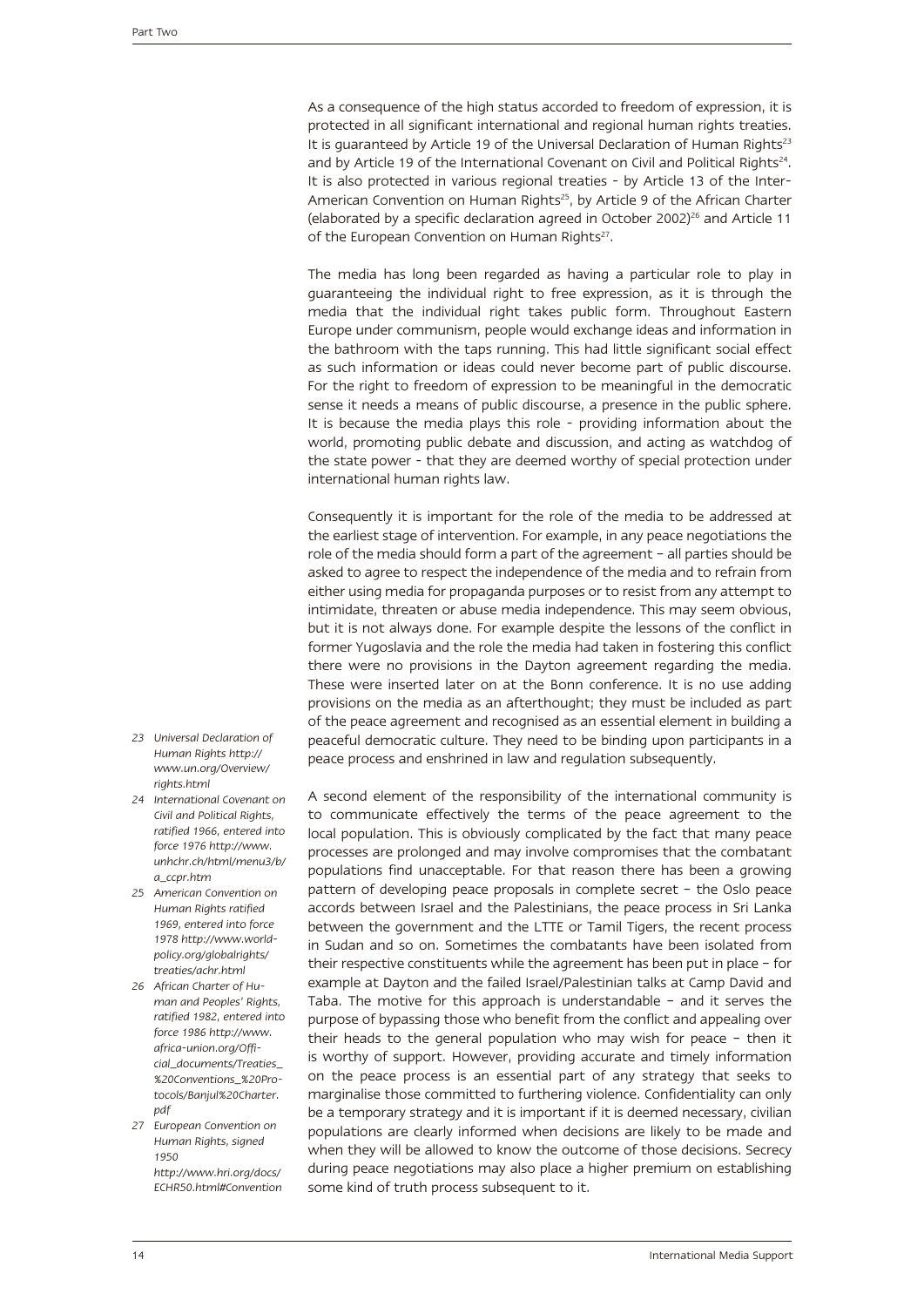One obvious approach is to foster cooperation between local media and representatives of the international community to ensure that details of the peace agreement are communicated rapidly before they can be distorted by those wishing to wreck the agreement. An example of such co-operation is that between Suare Timor Timur (STT), the only independent newspaper during the Indonesian occupation of East Timor, and the United Nations Mission for East Timor UNAMET. STT worked closely with UNAMET during the UN sponsored referendum to disseminate information to the people of East Timor about the autonomy package being proposed by the UN<sup>28</sup>.

The early steps of reconstruction will usually follow a well trodden path – first providing security; then establishing new political processes through referendums or consultative mechanisms of some kind, before moving to new political arrangements and elections. Throughout this delicate period the role the local media plays will be vital, so early consideration is required about what kind of media framework should be established.

The building blocs of this have already been set out in the work carried out under the auspices of the Swedish International Development Agency and UNESCO – at a seminar on Waxholm Island in May 2003 and subsequently expressed in the Belgrade Declaration produced by UNESCO during its World press Freedom Day event in May 2004<sup>29</sup>. The main elements of this approach are a legal policy framework, an independent regulator, a mixed environment of public, private and community broadcasters, support for measures to improve the professional quality, and physical safety of journalists. Wherever possible the international community should work with local media to enable them to provide independent and balanced coverage of these stages. How such work is arranged will depend upon the availability of resources on the ground and how UN Missions are tasked to work with UN agencies. Cooperation is the key rather than rivalry and recent examples of improved cooperation such as that practised by the UN in its work in Iraq, organised through clusters of agencies are worth evaluating.

More controversially there may be circumstances where the existing media is either too partisan or too weak to provide adequate coverage of the political process. In these circumstances the international community has, in the past, established its own media outlets with a mixed record of success. Radio is the principal means of communication for most of the population in conflict areas. The UN currently runs a number of radio stations in countries such as the Democratic Republic of Congo and Liberia, some solo and some in co-operation with private initiatives such as the venture with Hirondelle. One of the key issues here is the effect on local journalistic capacity of establishing international outlets. The ideal situation is to develop journalist training and professionalism and leave the environment stronger than when you arrive. A particularly difficult issue here is the question of physical assets.

One of its more successful operations was the UN's mission to Cambodia – UNTAC – which established a radio station to provide a popular mix of balanced news and coverage of the May 1993 elections with Cambodian music and culture. It is credited with helping the high turnout (90%) of voters and provided free and equal access to all twenty of Cambodia's political parties. However the UN removed the equipment at the end of the mission for use elsewhere, a decision that caused some bitterness locally and which removed an important asset from the fledging democracy. However, the equipment utilized in a peacekeeping mission is provided by the peacekeeping budget, which in turn comes from assessed contributions by UN member-states. It is not therefore technically the "property" of the UN to turnover as it wishes to whom it wants. Such financial decisions are controlled and monitored by the Advisory Committee on Administrative and Budgetary Questions (ACABQ),

*28 The East Timor experience Salvador J Ximenes Soares; IMS conference November 2004 29 UNESCO Belgrade Declaration*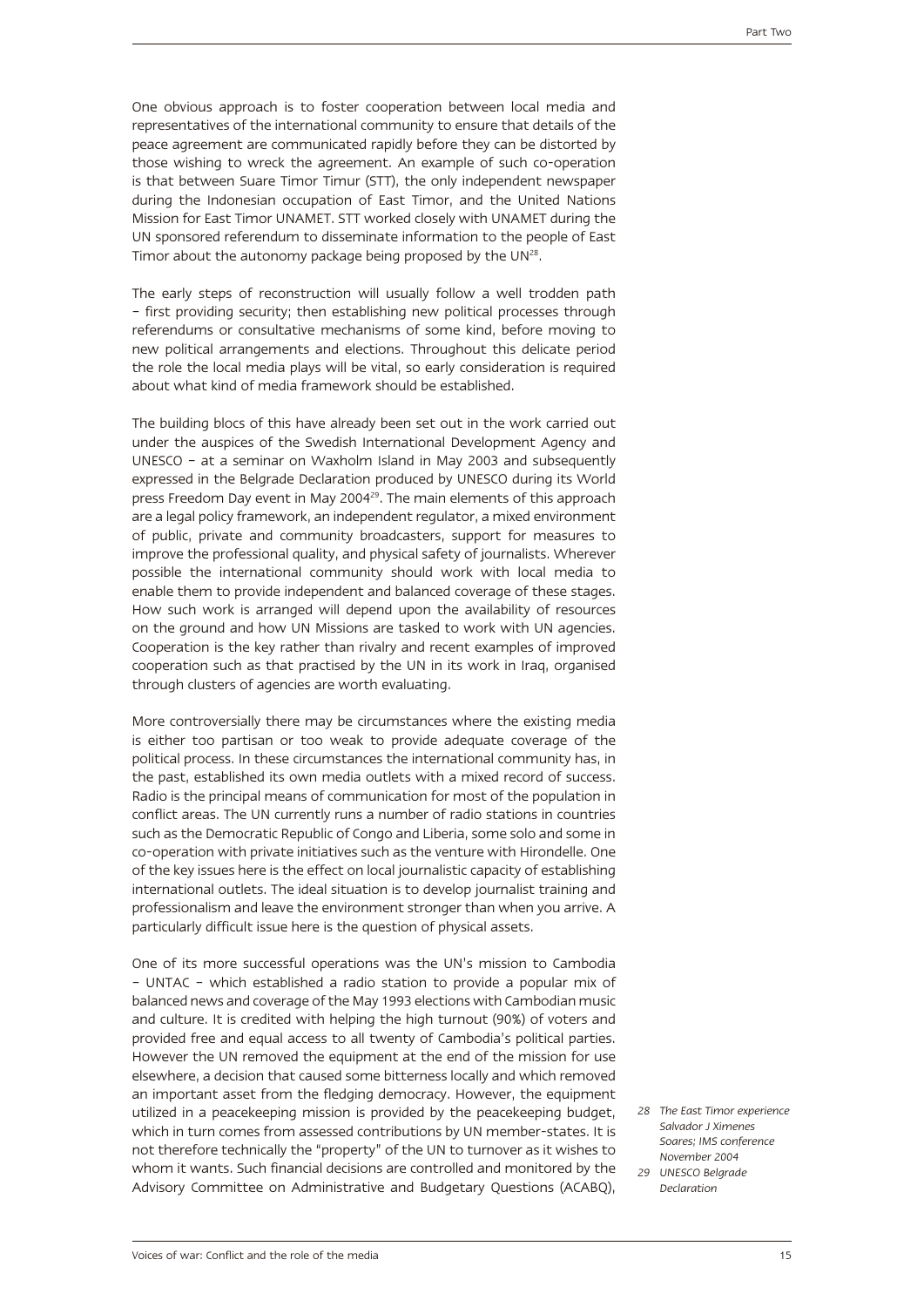a subsidiary organ of the General Assembly. UN radio equipment, as with vehicles, computers, and all other items used on a mission, are returned to stocks for re-use in the next mission. It is up to the ACABQ to determine if such equipment could be handed over to a new government rather than the mission itself.30 This underlines again the need for careful consideration of how the UN mission in its totality impacts upon people on the ground.

By contrast, and learning from its mistake, radio UNTAET in East Timor was turned over to the new government to become the basis for a new national radio<sup>31</sup>, perhaps because the UN was the transitional administration. Nevertheless the most desirable and sustainable course of action is to support local media to provide the coverage necessary. If the international community establishes its own media the overwhelming majority of employees should be local and it should be used to build capacity among local journalists.

Finally, steps have to be taken to provide physical protection for journalists, to understand that the work they undertake is of public interest. This also means thoroughly investigating attacks upon journalists, ending any sense of impunity. It must be made clear that the protection of freedom of expression requires attention to be paid to the security of journalists.

Suggested aims and objectives for the international community

- Ensuring guarantees for media freedom are part of any peace agreement – and that there are provisions which specify that parties to the agreement agree to respect independent media and forego intimidation or harassment of any kind; to respect the safety of journalist while they are doing their job; and so forth;
- Establishing mechanisms to enable local media to report accurately on the terms of a peace agreement (e.g. cooperation between STT and UNAMET during East Timor conflict);
- Establishing an outline media plan that sets the framework for subsequent media assistance taking into account the local circumstances;
- Establishing the right framework from the beginning. Key elements will include regulator, public broadcaster, fair system for allocation of private licenses, secure form of independent income (e.g. mobile phone licenses as in Iraq);
- Trying to assist others to develop local media if the existing outlets are inadequate;
- Ensuring that there is a high degree of local involvement in whatever framework arrangements are put in hand;
- Considering how information can be got to remote or isolated areas that may be cut off from urban based media;
- Putting pressure on local administrations to respect the independence of the media and offer support in drawing up policies to that end;
- Conducting proper market research to assess the size and scope of the media market to ensure that any investment decisions play close attention to the problems of sustainability once peace has been stabilised and the aid caravan has moved on;
- Taking steps to guarantee, wherever possible, the physical safety of journalists and put in hand effective measures to investigate attacks upon them.
- **Donors**

Among the most important contributors to resolving conflict and post conflict problems are the international donors. In recent years donors have become more aware of the need to support media as part of a strategy to bring peace. What is noticeable is the absence of any overall coherent strategy for media development, although the recent example of the 'Partnership for Media and

- *30 I am indebted to Margaret Noviki, former spokesperson for UN Mission in Liberia UNMIL, for clarification on this point*
- *31 How the UN communicates in post-conflict turmoil Susan Manuel UN Department of Public Information in Media conflict prevention and reconstruction UNESCO 2004*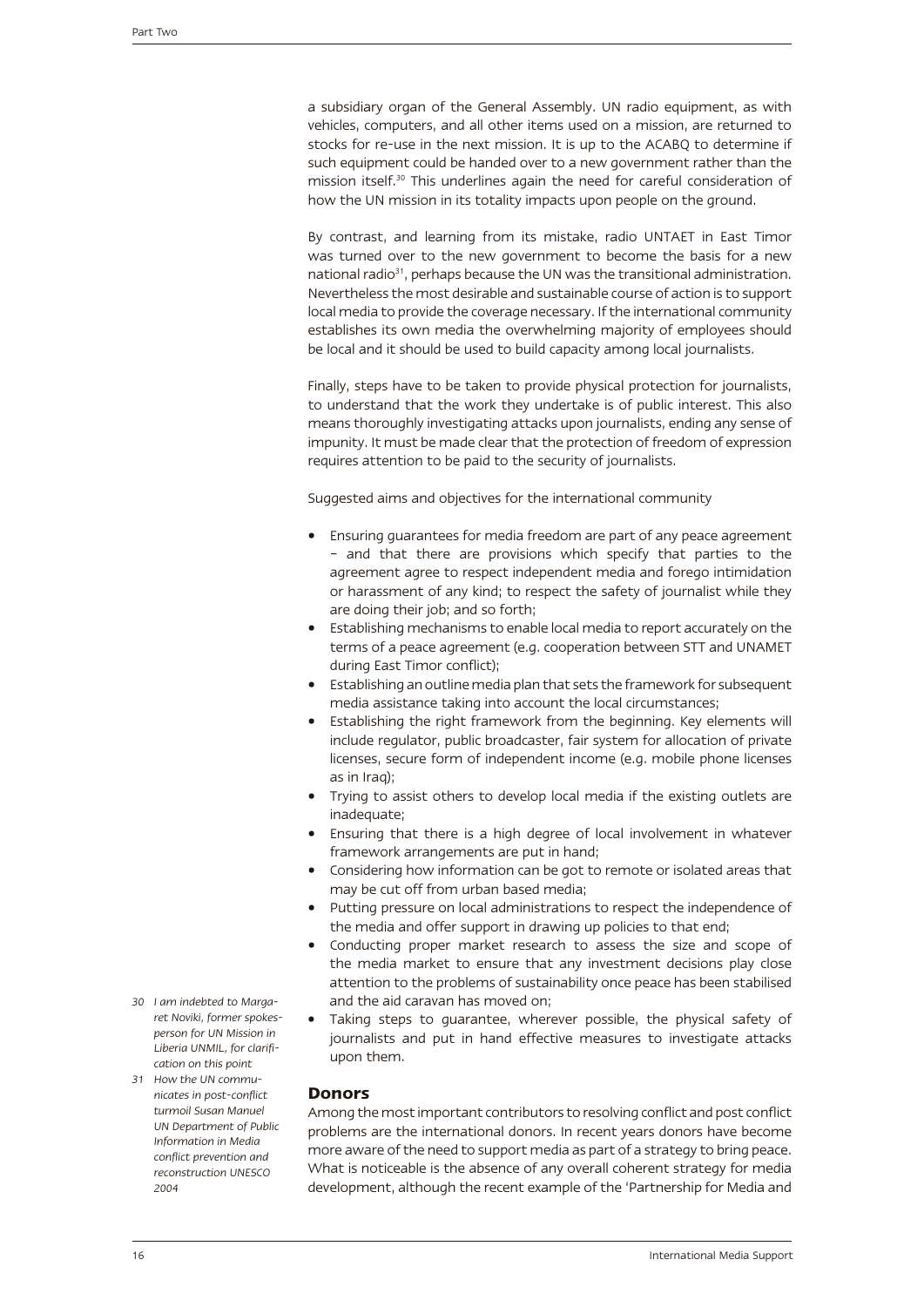Conflict Prevention in West Africa' is an exception<sup>32</sup>. This may reflect the fact that for most donor governments and agencies, the initial priority is on what seem to be more urgent tasks – stabilising an insecure environment, physical reconstruction, dealing with displaced persons, tackling the immediate economic collapse engendered by war. Most general media development work is funded by donors either because it is seen as part of democracy building or as part of their overall development programmes – which for government donors is structured around achieving the Millennium Development Goals. It is therefore valued for its contribution to eliminating structural poverty $33$ or other development concerns and is viewed instrumentally (in general) for the contribution it can make to achieving specific goals. The more diffuse and hard to measure sense in which it contributes towards sustaining democracy and human rights are less of an objective for many governments.

Some of this is inevitable. Governmental donors have an eye on their domestic constituencies and like to have measurable outputs they can audit which show they are using taxpayers' money effectively. Media development rarely fits this objective. It takes longer than the electoral cycle to show results and even then the results can be somewhat intangible. It may be that the best that can be hoped for is that media development is recognised as a secondary objective that supports the more dramatic primary goals.

Donors have followed different strategies. In some cases they have funded direct programming by international stations, often with mixed results and generating some unease among professional journalists. Funding has also been provided to directly establish media locally (such as the UN's radio station in Cambodia) again with mixed results. Millions of dollars have been spent in trying to develop local media in Africa and the Balkans. In so far as any lessons are concerned the most successful initiatives seem to often be the ones that have been implemented by those who utilise local staff as much as possible and which create conditions for their own sustainability. Alternatively where there is an internationally run station – such as UNMIL's radio in Liberia – training is provided to local staff and as the station does not compete for commercial income it theoretically will not affect the financial sustainability of other local stations.

However, donors have continued to sustain media in circumstances where it is not economically viable. For many this is a questionable long-term strategy, although in the interests of democracy it may be necessary for a period if the alternative is a media dominated by the combatants which churns out propaganda or hate speech. The attraction of directly funding or supporting local media is that terms can be set which ensure neutral objective journalism that seeks to diffuse conflict and it counteracts the subsidies being paid by warlords to their own media.

However, the output that most satisfies donors may not be the output that secures the most domestic legitimacy and therefore contributes to creating and sustaining peace. The media is an open-ended profession – anyone with the will and resource can join. Unless the market sets a limit on the range of media that is available in the long run people will be drawn into what is an attractive field, particularly if subsidies are on offer. Moreover it is possible to have too much media for there to be coherent public space for debate. A fractured media environment is one where people can simply choose to listen to the news that reflects their own points of view rather than one which challenges preconceptions. Too much diversity will not necessarily help resolve a conflict. Nevertheless, it has to be recognised that in the short term some direct support for independent media may be an inescapable part of securing and sustaining peace.

- *32 IMS web-site*
- *33 Media Programmes lack vision Lena Johansson, Head of Division for Culture and Media, Swedish International Development Cooperation Agency SIDA in Media Conflict prevention and reconstruction UNESCO 2004*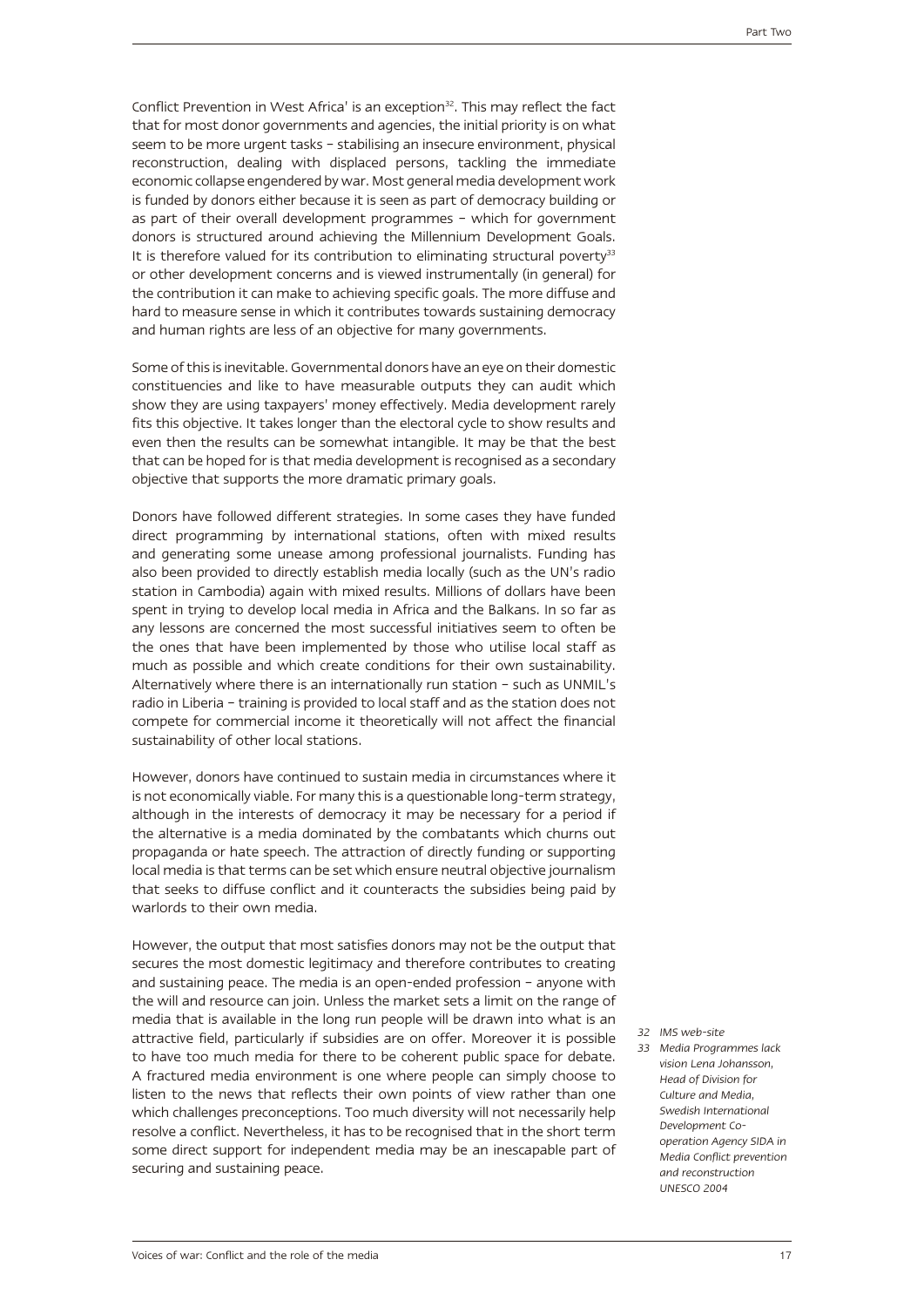Where donors can make a cost effective difference is by supporting infrastructure projects that benefit a wide range of media – such as media centres for journalists, or printing presses or distribution networks that can be shared. Even in such circumstances it is important that such initiatives are themselves sustainable. For example the World Association of Newspapers (WAN), UNESCO, USAID and the Canadian Development agency (CIDA) took an initiative to establish a printing consortium to support establishing a daily newspaper in East Timor – Timor Post. Although successful at first it collapsed following an investment of US\$ 200,000 reportedly because of lack of training or preparation for those running the consortium. This highlighted the need to provide business management training, as well as technical training.

Private donors do not have the same restrictions as government donors. Some like the Open Society Institute both through its Network Media Programme and national and regional foundations have provided significant financial support for media in post conflict areas. This support has focused on structural issues such as media law reform, as well as direct media support for training and capacity building and as it is a consistent and coherent approach it has often achieved more than the larger diffuse governmental donors.

Suggested aims and objectives for the donors

- Recognise the importance of media development both instrumentally and for the way it builds democracy and human rights;
- Try to agree a strategy with other donors that is based on a realistic assessment of the local media situation and what is needed to secure a pluralist and independent media;
- Recognise that support for the media is a necessary element of supporting civil society as a whole;
- Consider carefully whether to provide direct support for media in conflict areas and, if so, make clear the time limits and extent of such support;
- Be prepared to support media infrastructure projects e.g. shared printing press or distribution networks while ensuring that the requisite technical and management training is available to help people run such operations;
- Do not think that one size fits all:
- Encourage international media actors to nurture local talent and form effective partnerships with local media;
- Consider establishing low interest loan funds as an alternative to direct financial investment.

### **International intervention inside the conflict area**

### **Peacekeepers**

Although peacekeeping is carried out by regular military units, the roles and responsibilities of peacekeepers are very different from those of troops undertaking classic military operations. The focus is on implementing a peace agreement and providing security while the situation between combatants is stabilised. It is also likely to provide support for humanitarian relief operations. This requires what is sometimes described as a "soft" approach rather than the "hard" approach of fighting. This is a cultural challenge for some troops as the normal military instincts of soldiers to apply maximum force have to be contained. In addition, peacekeepers usually have rules of engagement that are very different from the rules of war. One political constraint upon peacekeepers is a prohibition against taking sides, which has caused considerable stress to troops in a number of the more bloody conflicts of recent years.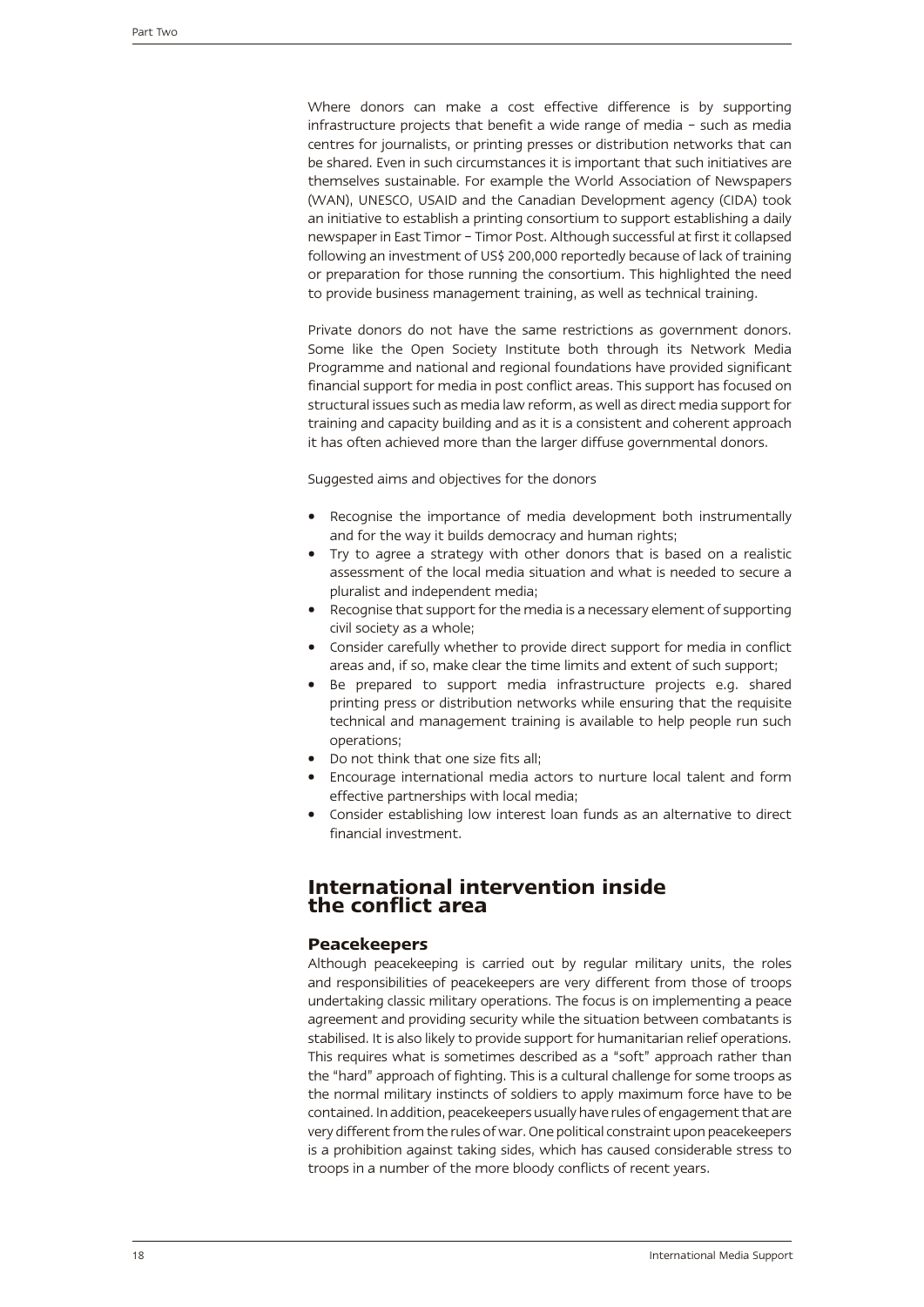Peacekeeping operations depend crucially upon relationships with people on the ground. If local people fail to understand the reason for the international presence, if they resent it or even see it as foreign occupation, then serious problems will be posed to the credibility and viability of the peacekeeping operations. For this reason the attitude of the local media, who will often be more trusted than the international media, is crucial and peacekeepers will need to have clear strategies to deal with this. It may be that peacekeepers feel more comfortable dealing with familiar media outlets from the larger western media corporations – particularly when senior officers have their eyes on the domestic public opinion of the donor countries. This is understandable, but equal priority needs to be given to developing relations with the local media.

Most successful peacekeeping operations are likely to include a wide variety of reconstruction and peacebuilding activities and may extend to supporting humanitarian relief operations, or protecting those who do; assisting those displaced by conflict; monitoring any ceasefire arrangements and supervising the demobilisation and disarmament of combatants, through to the monitoring of elections. In the modern era the tasks of peacekeepers have even reached as far as shoring up failing or fragile states, developing democratic institutions, and taking responsibility for entire peoples. One obvious objective of security – but which is sometimes overlooked, is for peacekeepers to provide physical security for media infrastructure or institutions. If this is wrecked – by combatants or criminals – then the process of re-establishing a secure media environment will be that much harder.

None of this can be achieved without a comprehensive policy that fosters effective communication with local populations. Recent history has been marked by the absence of such policies – although peacekeeping operations in Africa and the Balkans have included a strong element of media development, it has not always been coordinated. Of course peacekeeping operations are not media development operations. However, as the example of the UNMIL mission in Liberia shows, much can be done by creatively interpreting the public information components of peacekeeping missions. In turn it requires recognition by the mission that media development is a priority and allocating as much resources as possible within budgetary constraints. In the case of UNMIL such recognition of the importance of this work led to the creation of a Media Monitoring and Development Unit through which a considerable amount of media training has been carried out $34$ .

What is particularly important for peacekeepers is to distinguish between public diplomacy, the provision of information by the peacekeepers themselves about their own mission and the steps necessary to create a media environment that can support democracy, good governance and human rights<sup>35</sup>. As Thompson and Price emphasise, failure to distinguish between these types of activity can lead local populations to believe that international attempts to develop independent media are actually propaganda in the interests of the occupiers. Knowledge that all governments try and manipulate the media or even practice "information warfare" leads to further distrust and has implications for the role of peacekeepers. For this reason it is probably useful if the task of fostering a new environment is left to distinct UN or international agencies, with the actual implementation being carried out by respected NGOs or acknowledged independent media experts. Of course peacekeeping missions can react faster because they are on the ground with available resources, but the advantage of utilising them in the longer term has to be balanced against the dangers of confusing the purpose of the mission in the local populations' eyes.

*34 See remarks by Margaret Novicki spokesperson for UN Mission in Liberia UNMIL in IMS Conference report January 2005*

*35 Intervention, Media and Human Rights Mark Thompson and Monroe Price, International Institute for Strategic Studies 2003*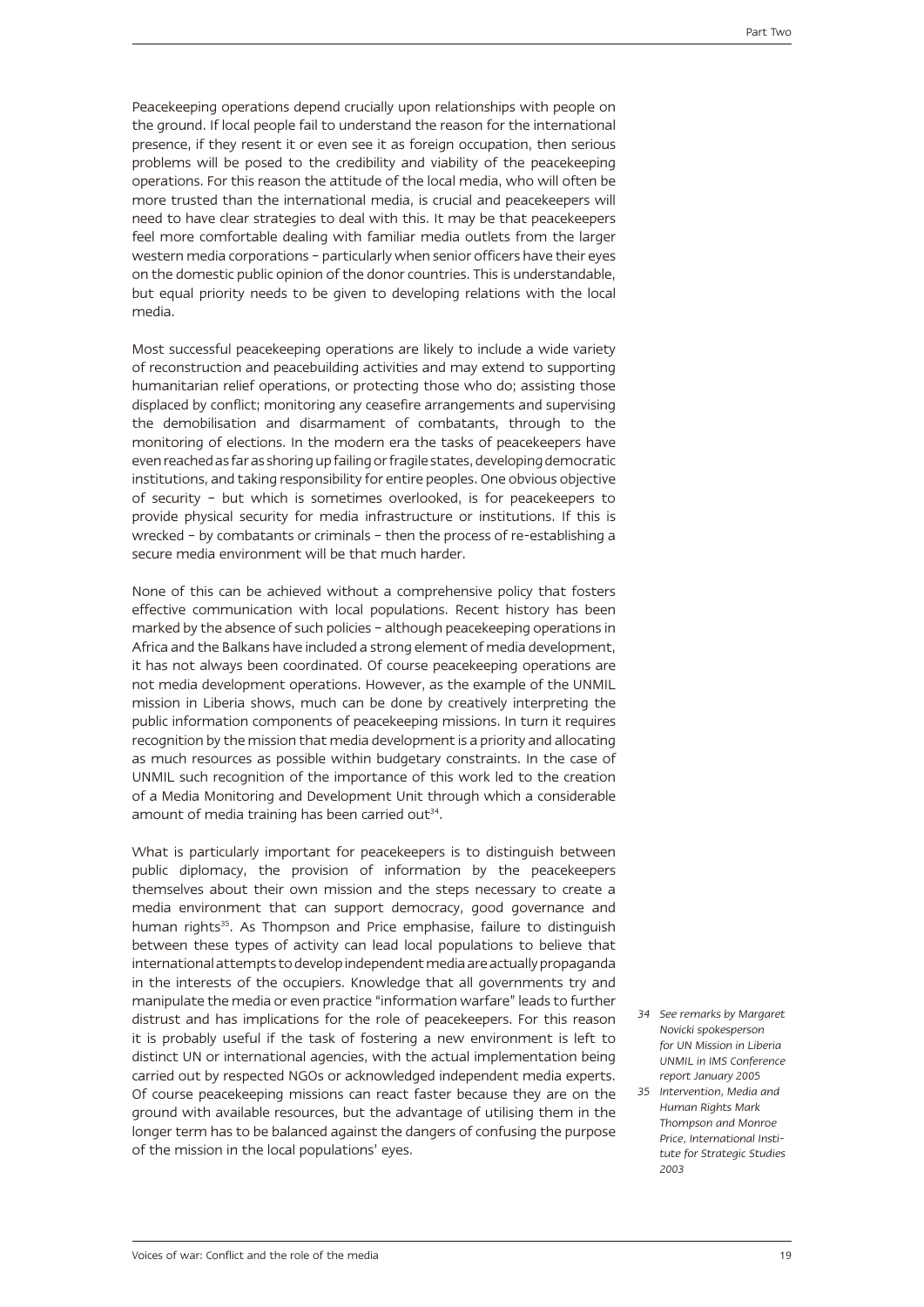Another significant dilemma that will confront peacekeepers is how to respond to inflammatory media that may be exciting hatred or conflict. This question has caused some of the fiercest debates between peacekeepers and the free expression community. In recent years there have been attacks upon many TV and radio stations – in Dagestan by the Russians, in the Palestinian territories by the Israelis, on Serbia's RTS TV station by NATO during the Kosovan conflict – all on the grounds that they were inciting hatred. However, such actions are starkly juxtaposed against the stated position of the international community towards Radio Mille Collines (RMC), the Rwandan radio station that took a direct role inciting the genocide in 1994. In that case the US State Department claimed that even jamming RMC would violate international telecommunications law and Rwandan sovereignty.

The international legal situation is complicated. Intervention can be sanctioned on three grounds – if there is a threat to international peace and security; to provide humanitarian assistance and to prevent genocide or the incitement to genocide. If peacekeepers genuinely believe that local media are taking actions which fall under these categories they are entitled to take action to prevent them. There needs to be recognition among the international free expression community that conflict societies are very fragile and the norms which apply in more secure and peaceful environments may not apply in a war zone. A good illustration of the kinds of problems peacekeepers face is the struggle over the future of Srpska Radio-Television (SRT) in Bosnia when NATO troops actually seized a transmitter in support of a Bosnian Serb faction opposed to Radovan Karadzic<sup>36</sup>.

Finally, some have argued that support for the media in severe conflicts can itself be characterised as humanitarian assistance. It is certainly the case that there will be a need to provide urgent humanitarian information and the peacekeepers may need to take the lead role in providing this if other outlets are not available, although with the same caveat of avoiding such actions being portrayed as foreign propaganda or interference. Whether mandates are likely to be interpreted in such an open manner in the future is questionable. It should, however, at least be considered.

Suggested aims and objectives for peacekeepers

- Prioritise developing a communications strategy for their own work to ensure that local people understand the peacekeepers' mission $37$ ;
- Consider whether it is necessary to protect the media infrastructure and institutions from damage;
- Establish a public communications channel immediately and ensure it has up to date information about what the peacekeepers are doing. It is important that any information provided is timely and accurate, that lies are not disseminated (as they will be uncovered and be fatal to credibility);
- Finsure effective humanitarian information is available;
- Deal with local media from the beginning not just the international media;
- Be aware of the need to protect, wherever possible, the physical safety of journalists;
- Be sensitive to the difference between unprofessional/hostile media (that may incite violence) as opposed to those which are merely critical;
- • Only become involved in media development if other international agencies with the experience, legitimacy and credibility are unable to provide this kind of support.
- *36 See Thomson and Price opp cit*
- *37 KFOR developed the following strategy: An active public information strategy should:*
- *a. Always inform in a complete and correct manner*
- *b. Never tell untruths*
- *c. Never speculate on happenings and facts*
- *d. Never criticise or attack other local or international organisations*
- *e. Give media access to military installations if possible*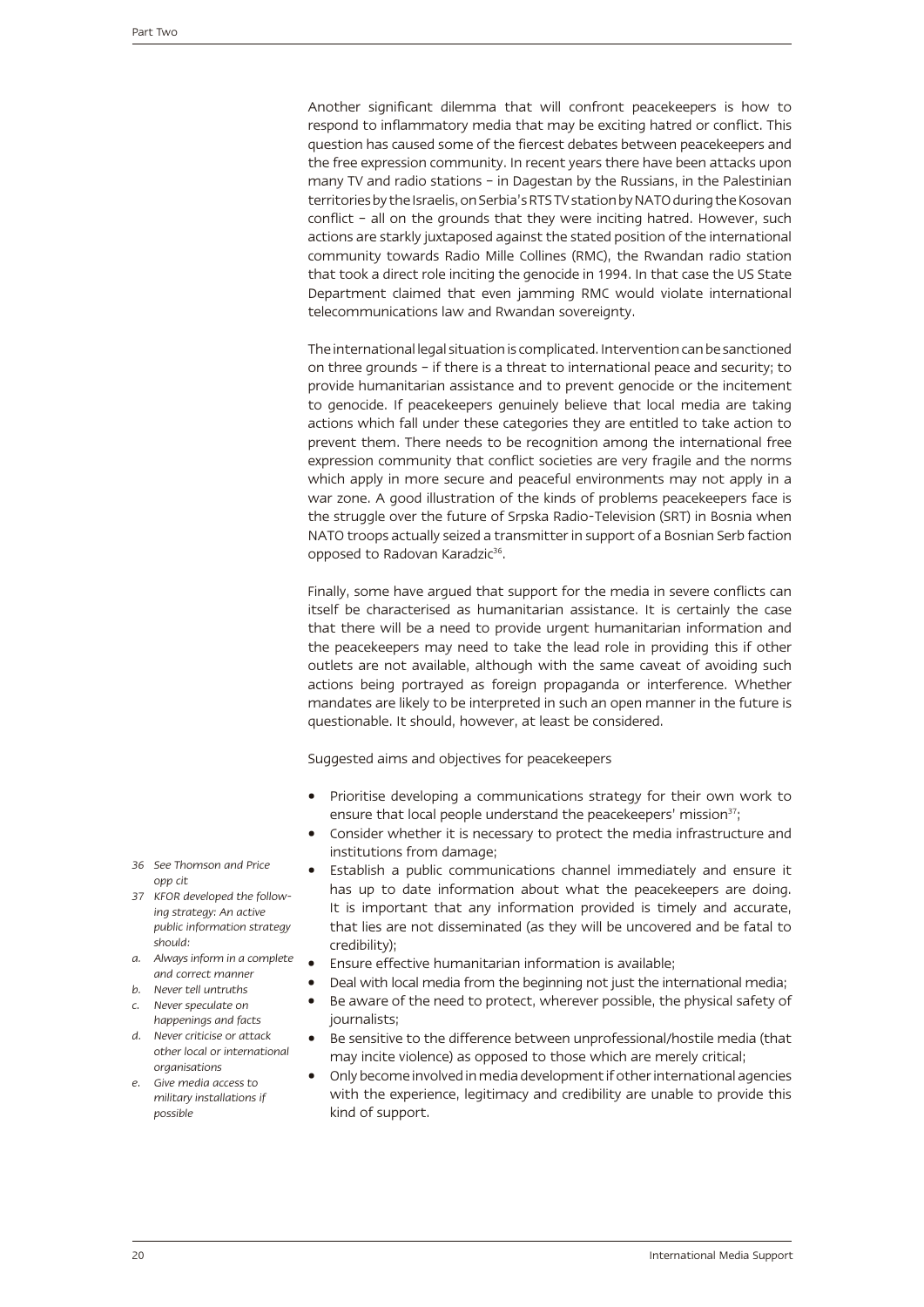### **International humanitarian NGOs**

It is increasingly recognised that the role of the humanitarian NGO is vital. They are seen by donors as a way of implementing programmes (as an alternative to providing direct support to local political administrations). Their integration within civil society means they are often more trusted than government agencies. Their specialist skills and expertise contrast the more generalist background of many public officials.

NGOs engaged in work in conflict areas need to have an information strategy of their own. Firstly, people in a conflict are very insecure and the arrival of a bewildering array of NGOs, each with their own approach, logo and acronyms can arouse all kinds of concerns and confusion. People will need to understand what the NGO is trying to achieve and what realistic expectations they can have about the help they are likely to get. Following from this understanding the NGO can aim to secure acceptance, trust and then legitimacy for its work – which will help improve the physical security of its staff. Secondly, the NGO will usually want to promote the values and principles for which it stands – based as they usually are on humanitarian law, principles of human rights or international standards of some kind. It is through this activity that it helps address the causes of the very problem it seeks to solve.

The particular role of the International Committee of the Red Cross (ICRC) needs to be understood here. The ICRC has come under strong criticism for its policy of confidentiality about the missions it undertakes and has itself apologised for the silence it maintained over the Nazi concentration camps. Nevertheless, the reality is that some regimes would not permit access by the ICRC if they knew that the results of the missions would be publicised. In these circumstances it is surely better for those enduring suffering of any kind that the ICRC is given access to them even if their subsequent representations to the government are kept secret. In a very imperfect world the confidentiality of the ICRC's work is a necessary pre-requisite of its effective operation and should be understood and accepted.

Local media is of vital concern to NGOs seeking to provide humanitarian relief. The only way the affected population can know where it is physically safe, where accommodation or shelter is available, where food and safe drinking water can be found, is through humanitarian information broadcast on locally available media. As part of the very first assessment therefore, the NGOs need to understand the local media environment and the most effective way of transmitting information to local people.

Winning trust has become immensely more complicated in the modern conflict environment. Many of the tasks undertaken by peacekeepers will include humanitarian relief or the kinds of activities undertaken by NGOs. Local people can become understandably confused about the distinction between the NGO and the foreign soldier. Physical insecurity may lead to NGOs accepting or requesting physical protection by peacekeeping troops. Ill judged remarks such as that by US former Secretary of State, Colin Powell, urging that NGOs become "a force multiplier for us... an important part of our combat team" in Iraq has simply compounded the confusion<sup>38</sup>. The killing of NGO staff in Afghanistan and Iraq demonstrate that it is easy for NGOs to become identified with an occupying power in the modern environment. This is compounded by the fact that conflict zones are inherently risky. For example, more Red Cross workers were killed in the 1990s that US troops<sup>39</sup>.

There is no easy answer to this. Even strict neutrality does not always bring legitimacy. The Red Cross have often found that local people do not believe they are genuinely neutral. When terrible atrocities are committed in a conflict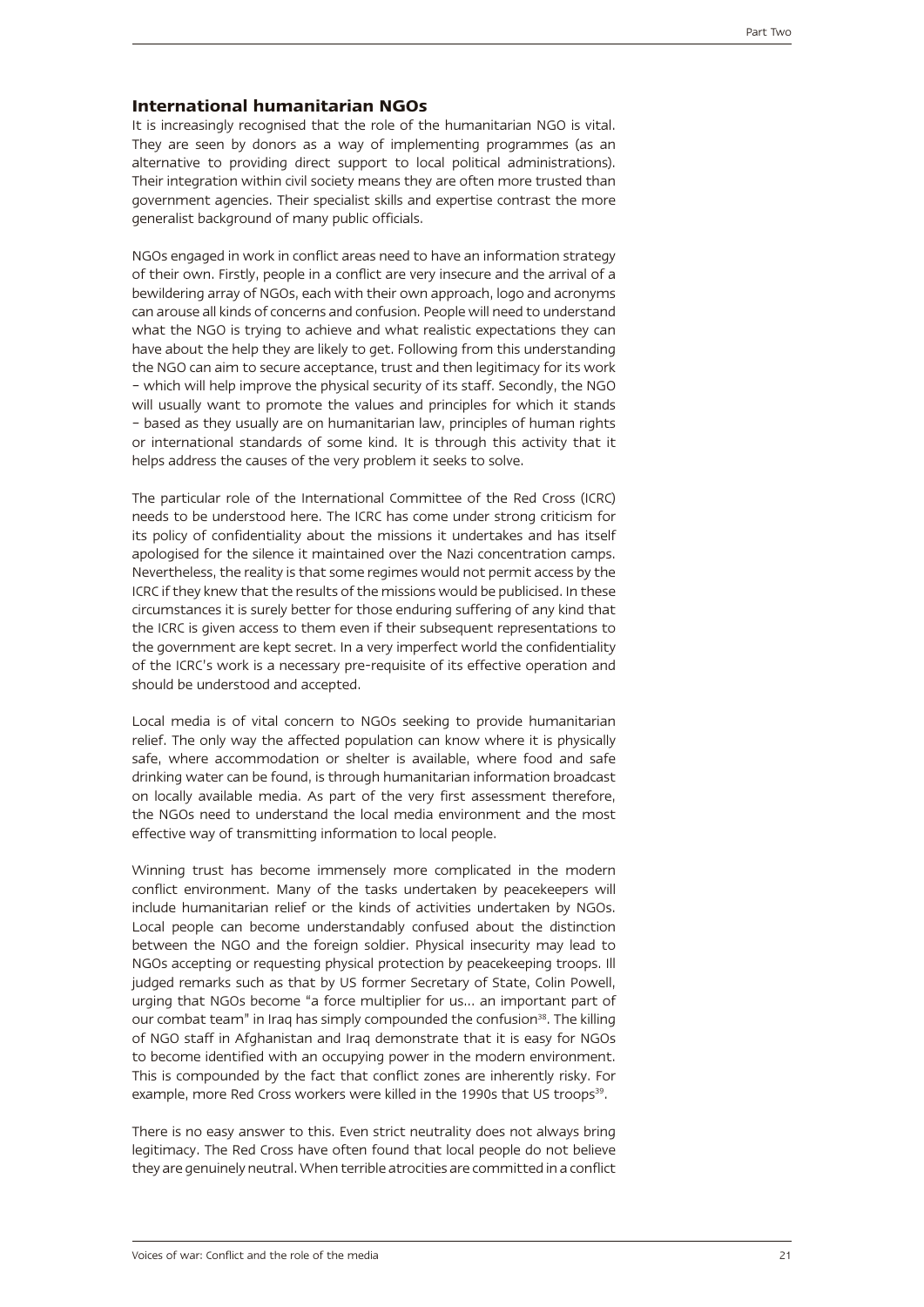many struggle to understand how someone can stay neutral. It requires a sophisticated approach to explain that neutrality is not indifference, but a means to an end of being able to provide assistance. Even where neutrality is established it does not guarantee against attack - in Haiti combatants regularly attacked hospitals flying the Red Cross flag. The Red Cross dealt with this by using local radio to inform people of the importance of allowing the wounded access to medical care and that the Red Cross flag was a visible sign of the presence of medical facilities<sup>40</sup>.

Suggested aims and objectives for humanitarian NGOs

- NGOs providing services in conflict areas should develop their own information and media strategy, based upon an understanding of the local media environment;
- NGOs should seek to distinguish themselves form the peacekeeping/ security forces and their own public diplomacy in order to establish their own independence and legitimacy;
- NGOs providing services should also develop a relationship with local media (not just the international media) as this is often the most effective way of communicating with an endangered population;

### **International media development NGOs inside the conflict area**

There are also a range of NGOs whose work is concerned with helping build a healthy media environment. These range from IMS itself, with its rapid intervention capability, through to capacity building and training organisations and organisations that concentrate on structural stability and reform.

One obvious and important task for international NGOs is to work with local partners to monitor attacks upon journalists and the media in general. The International Freedom of Expression Exchange (IFEX) is a network of international and local NGOs established for just this purpose. Timely and accurate information that draws the attention of the international media and policy makers to attacks upon journalists is obviously very important.

NGOs are also often the best equipped to be implementers of specific programmes. This is not because NGOs are virtuous as such – they need to be clear what added value they bring. The actual advantage NGOs can bring is a degree of independence from the donor/peacekeepers or international agency. Inevitably these bodies are afflicted by the political interests of the dominant governments, which can be fickle and self-interested (USAID makes it clear in dealings with them that their job is to further the US national interest). Independence allows NGOs to shape and develop programmes that genuinely reflect local needs and local conditions. In turn this means avoiding donor driven imperatives although it would be naïve to think they can be wholly avoided.

- NGOs can add the commitment to working with local partners to the virtue of independence. Peace cannot be imposed on people from the outside – there needs to be strong local actors who can shape events. International NGOs therefore have a significant responsibility to work with local NGOs to build their own capacity to act in support of independent media. One of the more successful media development projects are the radio stations run by the Swiss foundation Hirondelle in Central Africa. These stations have won substantial support across the DRC, Rwanda, Burundi and Liberia by using mostly local journalists who are familiar with local conditions. The media *2004 39 Crimes of War Edited Gutman and Rieff Norton 1999 paper given to IMS conference November 2004 Florian Westphal International Committee of*
- *38 The Guardian April 2nd*
- 
- *40 Crises and Emergencies the Red Cross ICRC*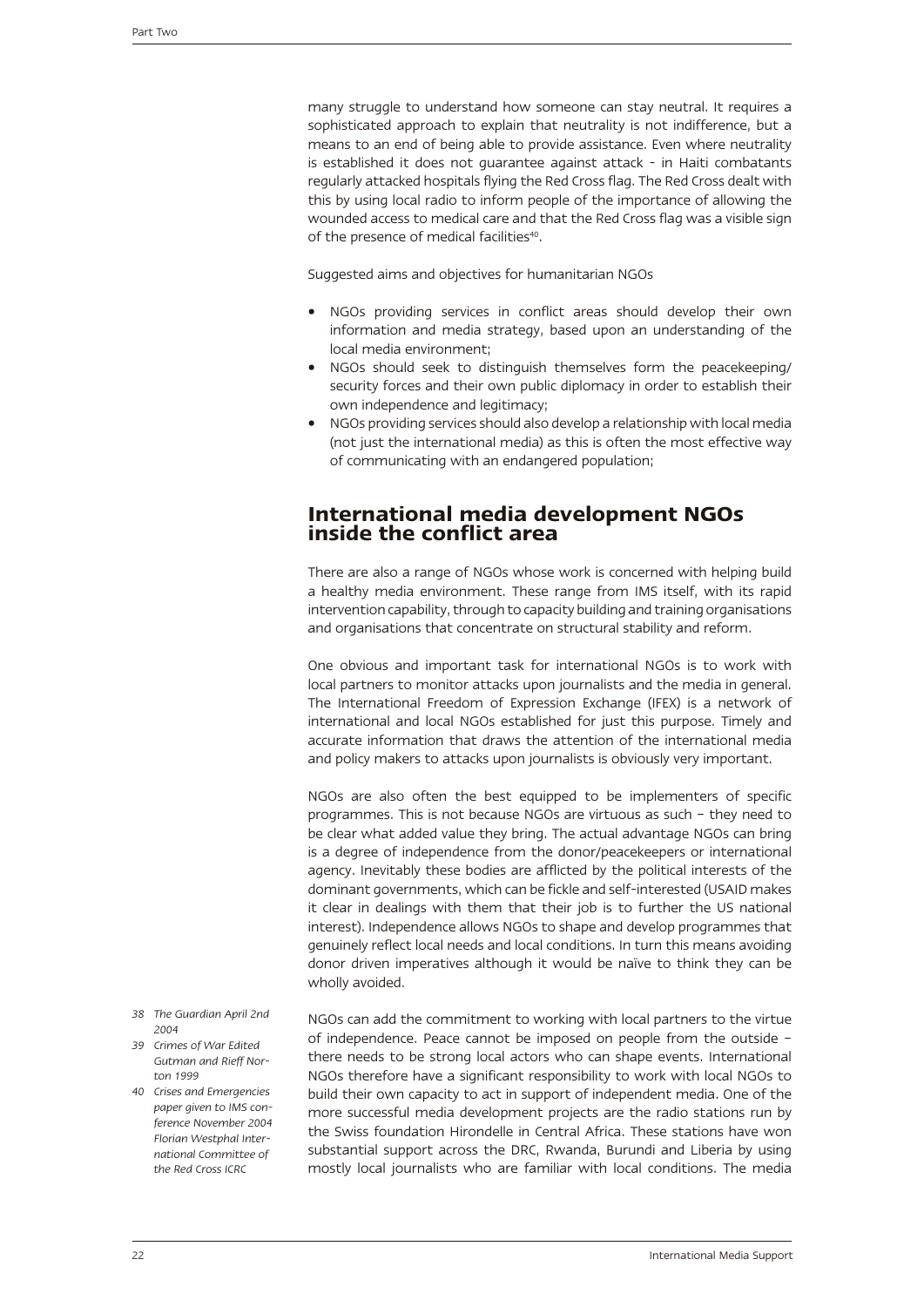policy NGO, ARTICLE 19, adopts the same approach in its work on legal reform and advocacy – indeed it will only work in a country if there are local partners it can co-operate with.

NGOs can also bring new and imaginative perspectives to how conflicts are reported and how media development takes place, which would not occur to media professionals. For example it has often been remarked upon that women play a crucial role in conflicts. Women and women's organisations are often the first to spot the warning signs that tension is about to explode into violence. In conflicts themselves they often suffer the worst abuse – torture, killings and mass rapes. Conflicts leave a substantial legacy for women – they often take the lead role in reconstruction given the absence of men of working age (it has been estimated that something like one third of all women in the world are widows). Despite these somewhat obvious facts there is little systematic attempt to understand the role women can play in conflict resolution or ensure that women's voices are heard during any peace and reconciliation process – it is all too easy for armed groups of men to dominate political discourse. NGOs can identify these issues (although all too often they do not) and press for them to be placed on the political agenda.

Finally, it is important for NGOs to be critical of the operations of the peacekeepers and other agencies if they believe that their actions are not in the interests of local people. This can be difficult when the funding is provided by host governments and the security by the peacekeepers. Still, in most circumstances both sides recognise that it is in their long term interests to establish security and democracy and human rights in order to provide the ground for a critical dialogue with those in power.

Suggested aims and objectives for NGOs concerned with media development

- NGOs should seek to distinguish themselves form the peacekeeping/ security forces and their own public diplomacy in order to establish their own independence and legitimacy;
- NGOs providing assistance for media development should develop a relationship with local media (not just the international media) as building capacity in the local media is among the most important tasks;
- NGOs concerned with media development should monitor violations of press freedom and issue alerts as soon as possible;
- International NGOs assisting with media development should prioritise working with local NGOs, journalists and members of civil society and wherever possible employ local staff and focus on building local capacity;
- NGOs should actively promote the participation of women in all aspects of conflict and post conflict work including participation in the media – not just as voices but on the professional and production side;
- • NGOs should be vigilant in maintaining their independence from the peacekeepers, as well as from the combatants and be prepared to criticise any party when necessary.

# **International and local media**

The media, whether local or international, will always face a considerable challenge in trying to cover conflict. There will inevitably be commercial pressure to focus on the immediate, most violent or dramatic incidents, at the expense of explaining the background and issues that may underpin the conflict. In order to explain the conflict in terms that are comprehensible, not just to the external audience but those affected by the conflict itself,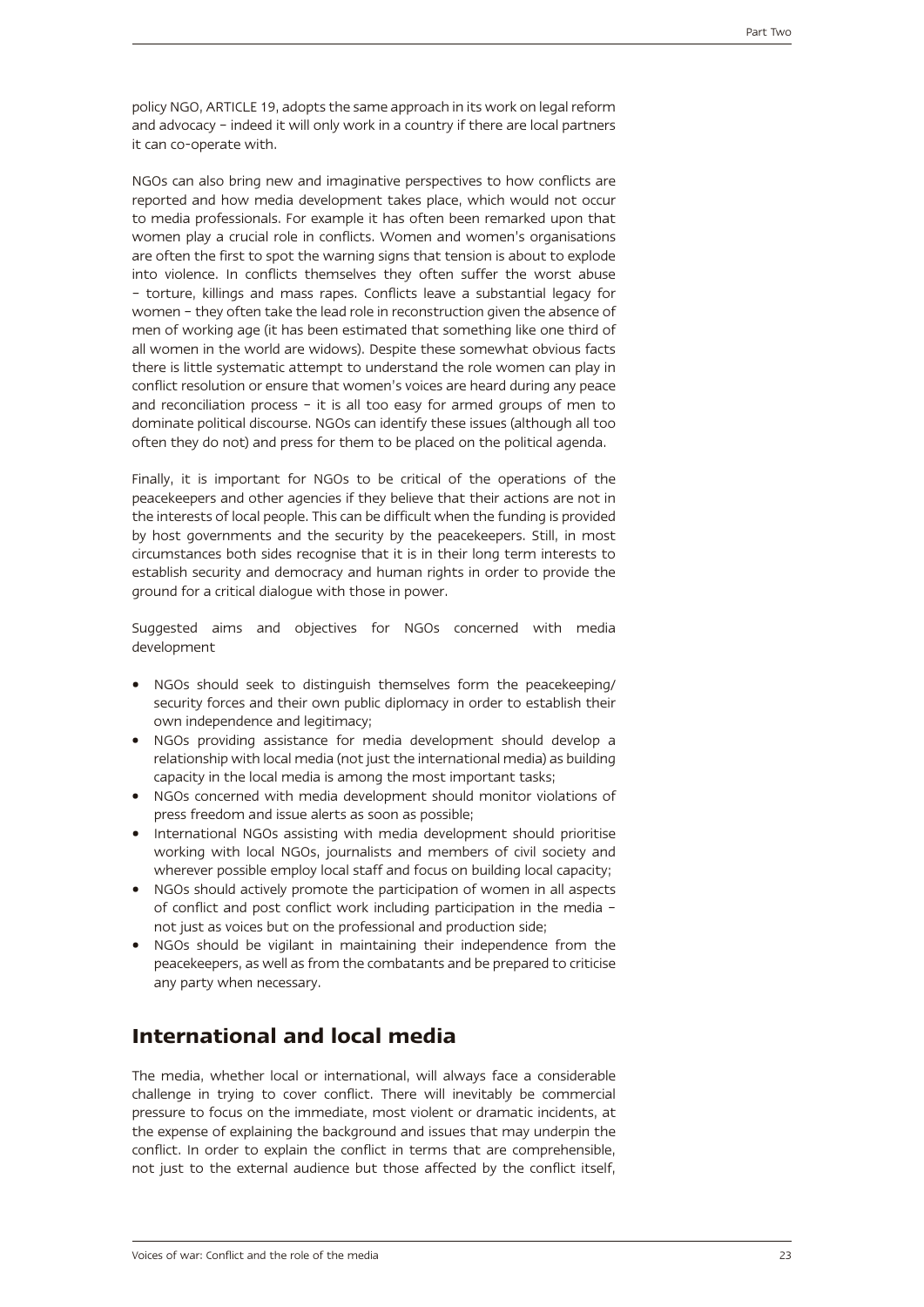the media must have the ability to operate freely and without threat and with the capacity to report on all aspects of the conflict. While policy makers (including combatants) have a role in providing the circumstances in which the media can operate, a high responsibility falls on journalists and editors themselves.

The most pressing problem for the media in a modern conflict is likely to be the danger involved. The US based Committee for the Protection of Journalists (CPJ) has estimated that 337 journalists have been killed over the last ten years covering conflicts. Furthermore, CPJ research claims that the majority of journalists killed since 1995 were not killed accidentally in crossfire. Most were killed because of what they had written. "In fact, according to CPJ statistics, only 67 journalists (20 percent) died in crossfire, while 244 (72 percent) were murdered often in reprisal for their reporting"<sup>41</sup>. The CPJ report went on to say that they could only find 35 cases where there had been prosecutions for such killings. It seems that journalists are murdered with impunity. In the light of such figures the first priority of any media organisation, as an employer, is to consider the safety of its journalists. This means providing both safety training and lobbying the relevant authorities to be aware of their responsibility to protect journalists and pursue those suspected of killing journalists. It is particularly important for peacekeepers to investigate any allegations that they may have been responsible for the deaths of journalists. If they are seen to get away with killing journalists, other parties will draw the appropriate conclusion.

International media organisations will, of course, have vastly more resources than local media, although market pressure in a globalised media environment means that many media organisations are cutting the number of specialised foreign reporters they employ with two consequences. One is that local journalists (and particularly local technicians) are often employed to cover conflicts without the same protection – or salary – that would be provided to an international employee. Secondly, in a competitive environment, media organisations tend to play safe and stick with the herd so that all the media focus on one conflict at a time. Which conflict is covered bears little relationship to its scale or long-term significance – it tends to reflect those conflicts where domestic audiences have some point of identification.

Where international media do cover a conflict the level of resources they bring tends to overwhelm the local media outlets. In Afghanistan, for example, international media organisations such as the BBC, VOA or Liberty, who previously only used short wave, have now introduced MW transmitters and FM relay stations all over the country so their signals are received everywhere. They now broadcast for 12 or even 24 hours a day and are recruiting local journalists to run these operations. The downside is that they can pay Afghan journalists much more than local stations, which undermines the viability of local media groups. Local journalists develop their skills and competence with local media and then leave for better paid jobs in the international media. This is of course not always a negative process. If the local media are hopelessly partisan and party to the conflict, local people may well prefer to get their news from a trusted international brand (such as the BBC World Service) but in the long run, this preponderance of resources is damaging because developing a viable local independent media is crucial for establishing peace and security. More could therefore be done by the international media to support local media by fostering capacity building partnerships.

The international media has also allowed itself to become an actor in a number of the conflicts. This was most noticeable in the Bosnian wars where the volume of coverage for a particular incident was linked to the *41 http://www.cpj.org/killed/ Ten\_Year\_Killed/Intro. html*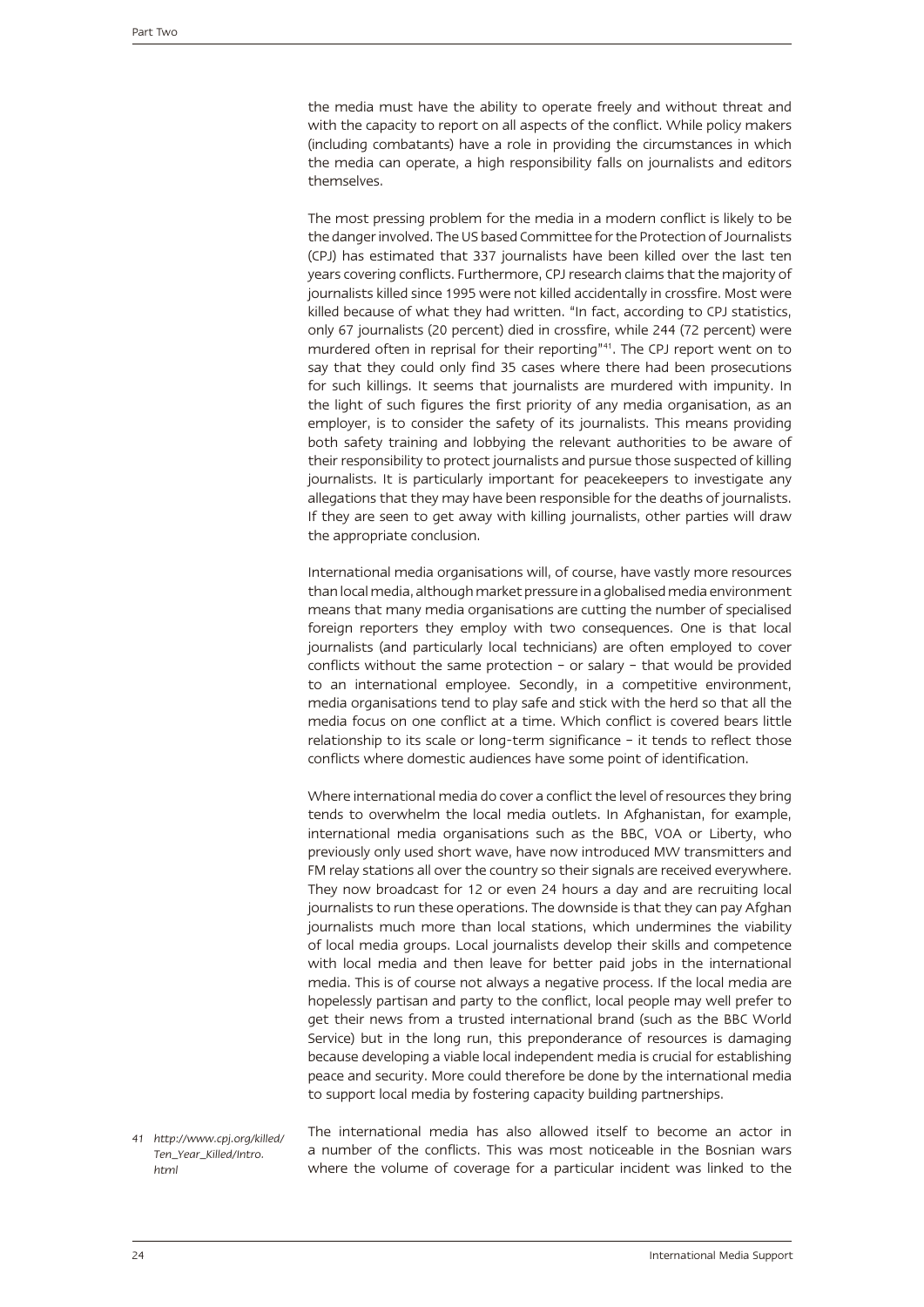subsequent escalation in the scale of intervention. This lesson has not been lost on paramilitary groups who now design much of their activity (as do peacekeepers) to secure favourable coverage. There has been much discussion about the wisdom of reporters being embedded with coalition troops during the second Iraq war of 2003. However, there is little difference between this and journalists going on patrol with the Kosovan Liberation Army where the journalists see what the KLA has arranged for them to see. The same problem arises with videos sent in by paramilitary groups – whether of suicide bombings, the beheading of civilian hostages or so-called "combat" footage. All of this is designed for the greater benefit of the combatants and requires extremely sensitive and thoughtful editorial consideration. In general and where they do not exist, there need to be specific editorial guidelines about how conflicts are covered.

For local media the problems are extremely complex. Local journalists – and their families – are far more exposed to intimidation and violence than international journalists who can move in and out of conflict zones. The media itself is likely to be highly partisan – by choice, funding or as a result of intimidation. The economic situation will be dire and the infrastructure upon which the media depends – reliable power supplies, a transport network, equipment – are likely to have been destroyed or damaged. Donor funding will tend to go to international media organisations or NGOs rather than local media – as donors are often more comfortable with those they know and trust rather than taking risks.

One obvious option is for local media to form partnerships with the international media, sharing and developing programme ideas, access to donor initiatives and so on. While the international organisation is likelier to be stronger in its overall professionalism and technical resources, the local media will have the contacts and knowledge on the ground that the internationals lack. The international broadcast media can also offer rebroadcast arrangements to boost local media.

Local media should also consider how they can co-operate with each other to reduce costs and increase their economic viability. Such measures might include sharing printing facilities for newspapers or developing local production facilities for the broadcast media. Media organisations could also sponsor media centres (with international donor support) to act as centres of excellence and places to share and exchange experience of media development.

Another problem that causes great concern is the lack of professionalism among inexperienced local journalists, particularly in an environment where freedom is suddenly provided after years of suppression. Journalists have a role to play in helping transform a violent conflict into the normal processes of peaceful politics. By reporting accurately the activities and opinions of people from different sides to the conflict, journalists can help to break down misleading and potentially dangerous stereotypes. They can look for examples of non-stereotypical behaviour that will help people understand that in every conflict there are a range of different perspectives and beliefs. Journalists are often responsible for developing and enhancing stereotypes and they can make a significant contribution simply by being aware of the dangers of this practice. One option for the local media is to develop an ethical code of practice setting out how conflicts should be covered as part of a general commitment to improving professionalism.

Part of the problem may simply be that in circumstances where there may never have been a free media and where journalism is open to anyone who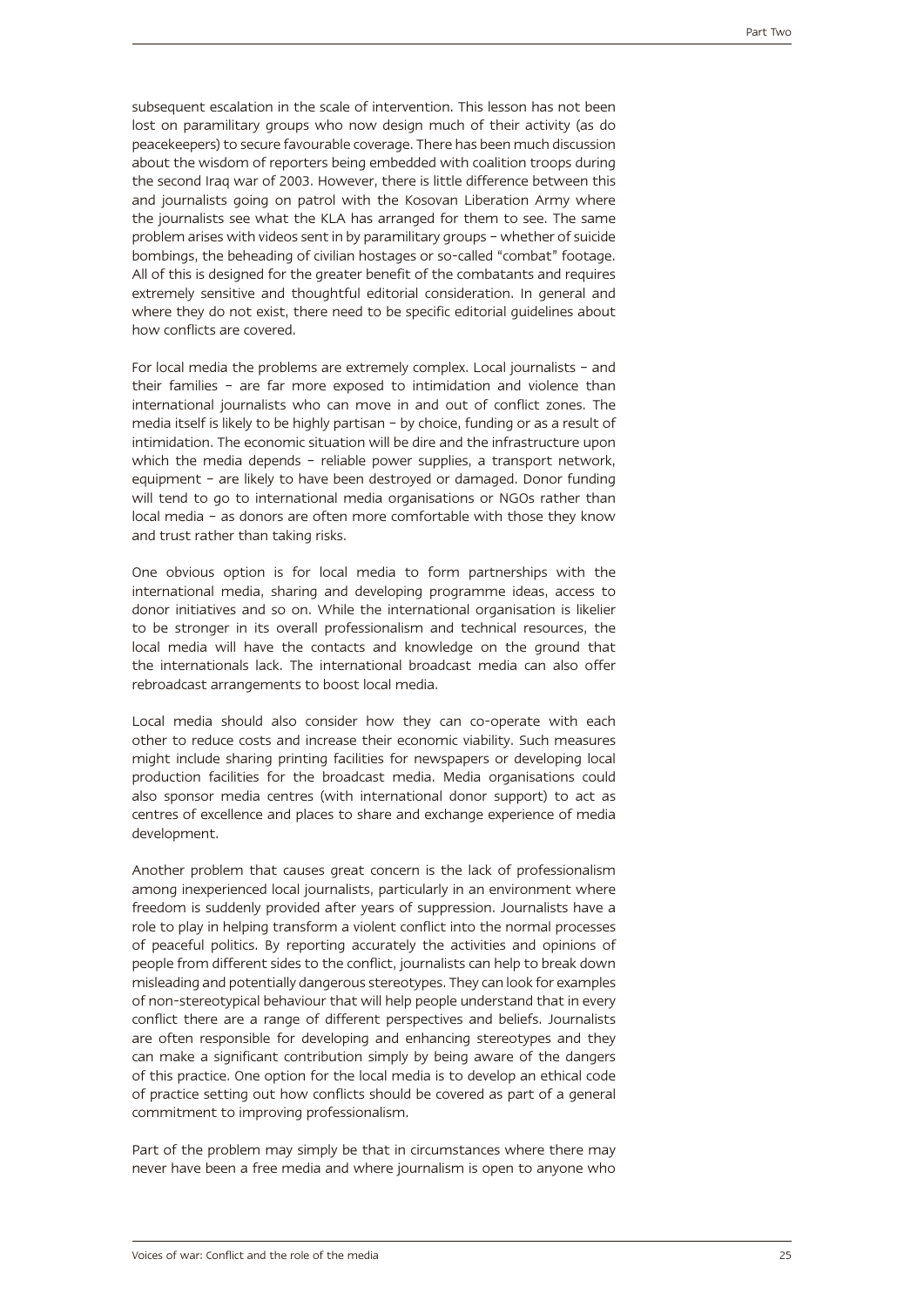wishes to practice it, there may be very little awareness that journalism involves the exercise of responsibility and judgment, as well as the claiming of rights. One characteristic that is often remarked upon by those working in areas emerging from conflict is the frequent irresponsibility of journalists who make wild claims without checking facts, are frequently partisan towards one political faction or ethnic group and are casually defamatory towards others. It is these circumstances that often lead to the dangerous call to re-impose (or impose) censorship. This underlines a need for local media and local journalists to take steps to increase professionalism and establish a system of self-regulation. Obvious steps are the creation of a unified journalist association which can protect the interests of its members and increase professionalism. The International Federation of Journalists (IFJ) is always willing to help organisations with this task. At the level of the media organisation itself, international organisations like the World Association of Newspapers (WAN) can advise on establishing a trade association that can consider how best to establish a self-regulatory mechanism.

Suggested aims and objectives for international and local media

- The international media should consider developing and sharing editorial guidelines about how to cover conflict, including such issues as embedding reporters in military units;
- Local media need to be able to compete with powerful international players and international media groups need to recognise the importance of nurturing a local market and local media capacity;
- International media groups should consider developing partnerships with local media to help develop and nurture local talent;
- Local media should consider how to foster professional and responsible journalism by developing their own ethical guidelines and codes of conduct;
- Local media should recognise its responsibility for alleviating conflict by reporting accurately the activities and opinions of people from different sides to the conflict;
- Local media should encourage collaboration over the use of expensive resources, such as printing presses, fostering co-production arrangements or rebroadcast arrangements with international media organisations;
- Local journalists should establish a unified journalist association with a two fold task – representing the interests of journalists with employers and other actors, and promoting high professional standards;
- Local media groups should consider how best to establish a mechanism of self-regulation to respond to complaints about misleading reporting or lack of professionalism.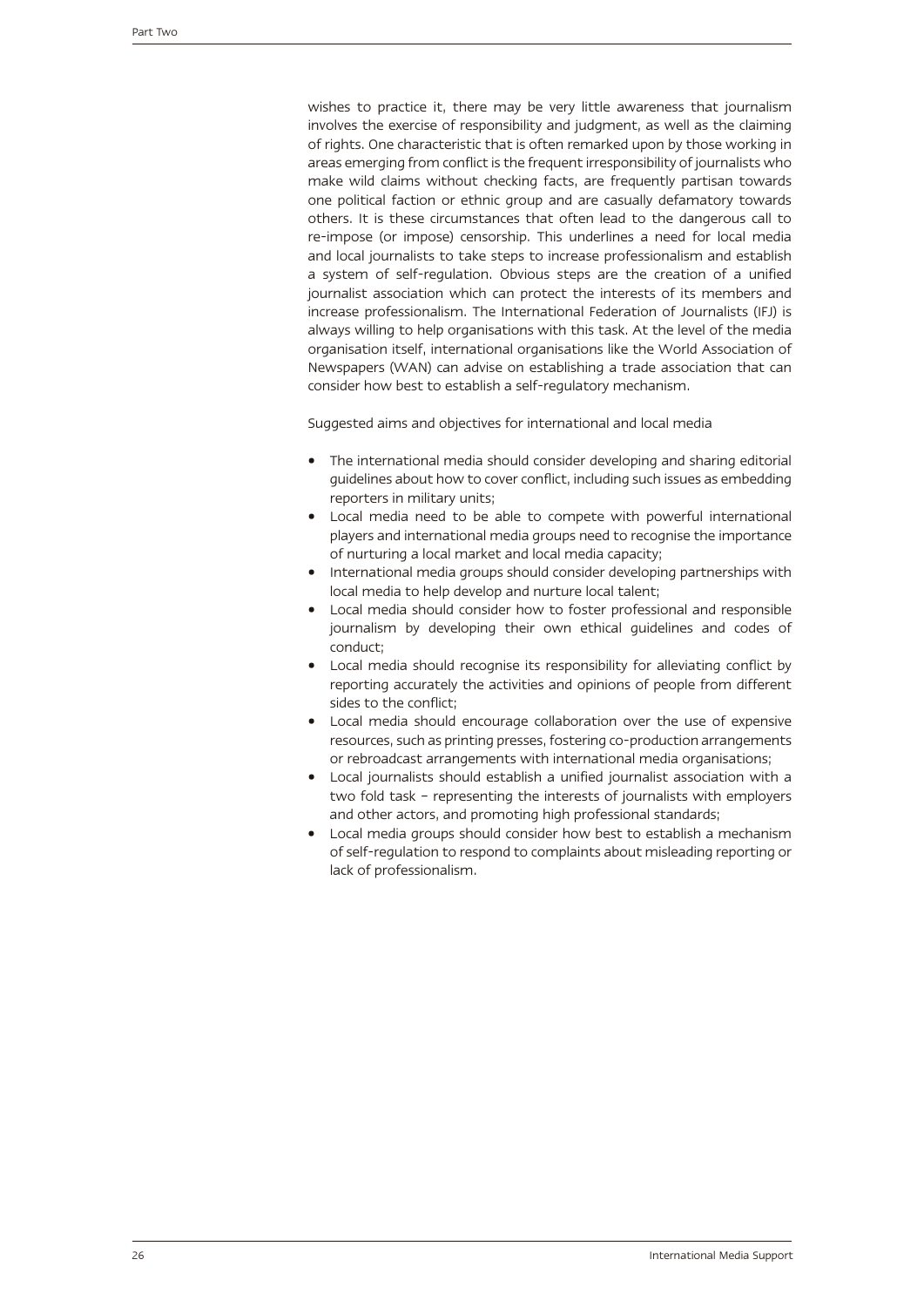# **Conclusion**

Every conflict is unique. Any general recommendations made in this publication need to take account of the specific circumstances of each conflict. It is clear that the media, and local media in particular, play a central role in resolving conflict or at the very least, moving from a violent to non-violent phase. Consequently the international community, peacekeeping forces, donors, humanitarian organisations and media development agencies must all consider how to interact with the local media community.

This will raise questions of judgement – if media development is an important task, how is responsibility to be shared among the principal actors? How can the international media's resources and professionalism avoid overwhelming what is usually a fragile domestic media community? How can the true nature of a domestic media market be assessed and the right kind of infrastructure and development support be provided? The answers to these questions must be found case by case. This will require sensitivity and awareness on the part of the key actors to the media dimension of conflict. Peacekeepers and international agencies should have their own training programmes to familiarise staff with the lessons learned from past experience.

This is a complex subject with no easy answers. However, much can be done by simple acts of co-ordination and by building effective partnerships between peacekeepers, UN agencies, NGOs and the media, such as the 'Partnership for Media and Conflict Prevention in West Africa'. Many lessons have been learnt over the past fifteen years – our task now is to apply those lessons to avoid the mistakes of the past.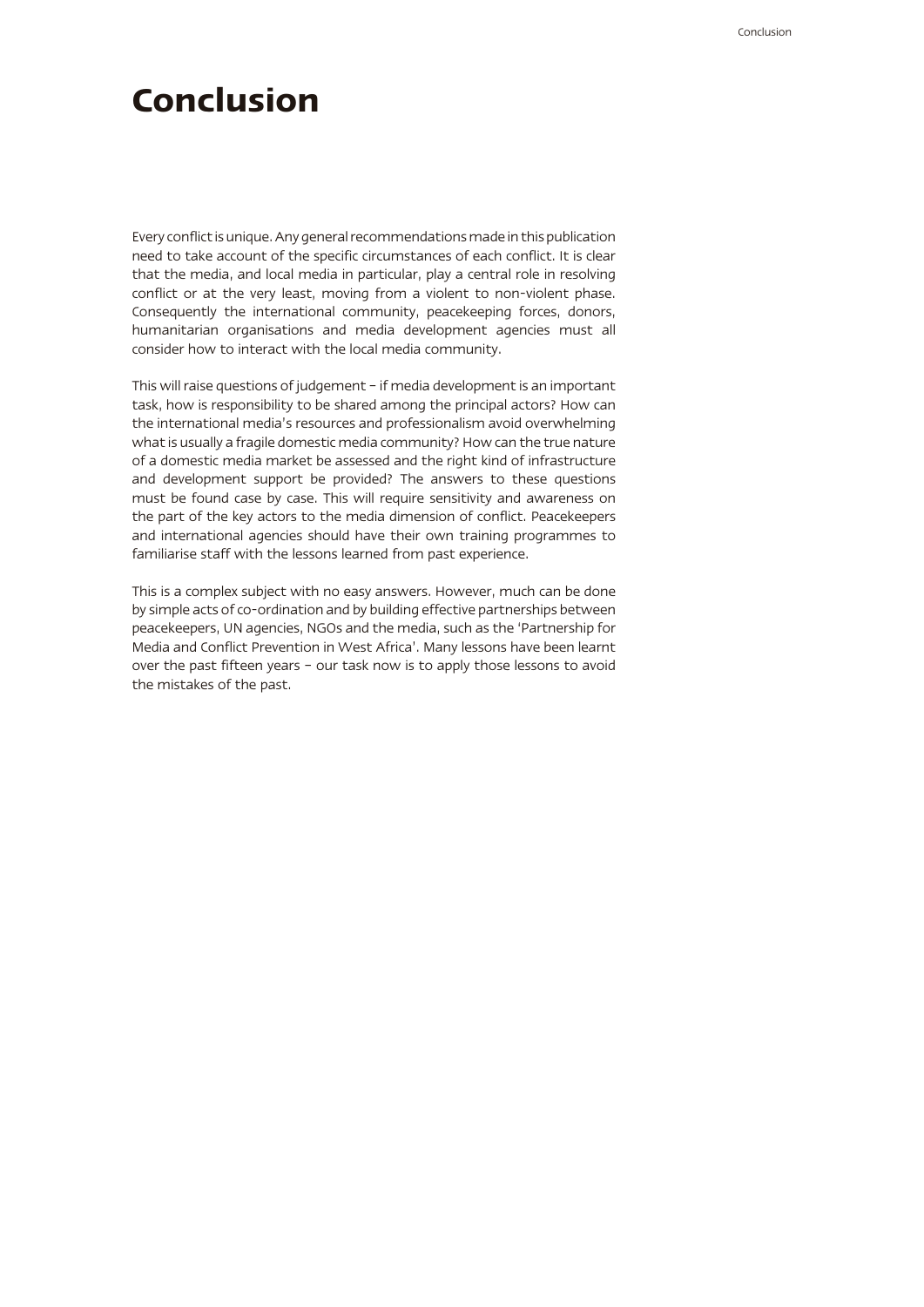# **Appendices**

## **List of international resource groups**

### **International Freedom of Expression Exchange** – *www.ifex.org*

IFEX is an international network currently comprised of 65 organisations, based in Toronto, Canada, and managed by Canadian Journalists for Free Expression. IFEX sponsors the Action Alert Network (AAN) in which member organizations report free expression abuses in their geographic region or area of expertise to the Clearing House which, in turn, circulates this information to other members and interested organizations all over the world. IFEX also has an outreach programme that tries to support new freedom of expression organizations in the developing world, Eastern Europe and in the former Soviet Union.

### **ARTICLE19** – *www.article19.org*

Named after Article 19 of the Universal Declaration of Human Rights, ARTICLE 19 focuses on projects that oppose censorship by promoting freedom of expression standards and access to official information. It currently has partners in over 30 countries and concentrates particularly on strengthening local capacity to monitor and protest institutional and informal censorship. It has a strong emphasis on developing standards that advance media freedom.

### **Committee for the Protection of Journalists** – *www.cpj.org*

The Committee to Protect Journalists was founded 1981 by a group of U.S. foreign correspondents concerned at the treatment of their foreign colleagues by authoritarian governments. It now seeks to promote press freedom worldwide by defending the right of journalists to report the news, by publicising abuses against the press and by acting on behalf of imprisoned and threatened journalists.

### **Institute of War and Peace Reporting (IWPR)** – *www.iwpr.net*

The Institute for War and Peace Reporting works with local journalism in areas of conflict. It provides training of reporters, encourages dialogue between journalists and tries to provide reliable information about conflict areas. It runs major programmes in Afghanistan, the Balkans, the Caucasus, Central Asia and Iraq. The Institute maintains offices in Almaty, Baku, Belgrade, Bishkek, The Hague, Kabul, Pristina, Sarajevo, Skopje, Tashkent, Tbilisi and Dushanbe with representatives in Tirana, Vladikavkaz and Yerevan.

#### **Index on Censorship –** *www.indexonline.org*

Index on Censorship is a magazine founded in 1972 by writers, journalists and artists inspired by the British poet Stephen Spender to defend the right of free expression. It documents free expression abuses and reports on censorship issues across the world. It also undertakes media development and training projects, most recently in Africa, Central & Eastern Europe and the Middle East.

### **International Media Support –** *www.i-m-s.dk*

International Media Support (IMS) was established in 2001 as an initiative of the Danish media community supported by the Danish government. IMS undertakes rapid interventions to promote and strengthen press freedom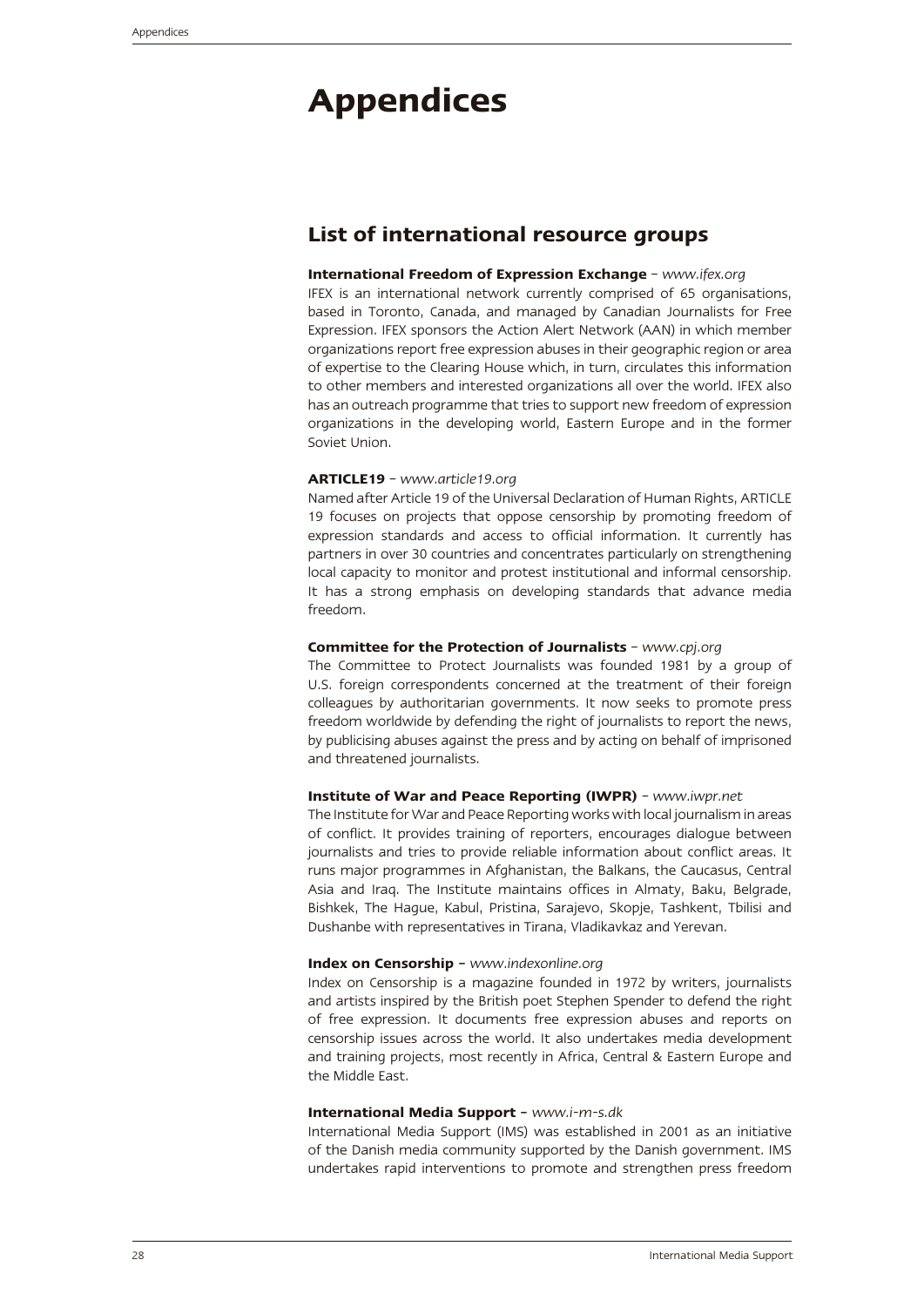and professional journalism and to improve the working conditions of local media practitioners. IMS has undertaken a large number of interventions in conflict areas, always working with local partners and frequently with international NGOs.

#### **Internews –** *www.internews.org*

Internews Network is a US based organisation that tries to improve information access by both fostering and assisting the development of independent media and by promoting open communications policies throughout the world. It is the founding member of Internews International which has members currently work in 47 countries worldwide, spanning Africa, Asia, Europe, the Middle East and North America

### **International Research and Exchanges Board IREX** – *www.irex.org*

IREX is a broad based international organisation, based in Washington DC and founded in 1968, that specialises in education, promoting independent media and internet development in the USA, Europe, Eurasia, the Middle East and Asia. It's work ranges from professional training to legislative reform with the focus upon developing the capacity of independent media to support civil society.

### **International Federation of Journalists** – *www.ifj.org*

The International Federation of Journalists is the world's largest organisation of journalists. It was established in its present form in 1952. The Federation represents around 500,000 members in more than 100 countries. The IFJ promotes international action to defend press freedom and social justice through strong, free and independent trade unions of journalists. It has recently co-established an International News Safety Fund (INSI) to provide humanitarian aid for journalists in need.

#### **Reporters Without Borders (Reporters Sans Frontière)** – *www.rsf.org*

Reporters Without Borders is a Paris based international organisation with branches in Germany, Austria, Belgium, Spain, France, Italy, Sweden and Switzerland. It issues press releases and public-awareness campaigns on behalf of journalists under attack and provides financial and other types of support to their families. It also campaigns against censorship. In January 2002, it created the Damocles Network to provide victims of abuse with legal services and represent them before the national and international courts.

#### **Stanhope Centre for Communications Policy Research**

#### – *http://www.stanhopecentre.org/*

The Stanhope Centre is a research centre in London that focuses on media law and policy around the world. It has been commissioned by Internews to develop a database of media regulation and reform in the Middle East and Maghreb. It is currently conducting research on media conflict and regulation and their relationship to crisis.

### **UNESCO Division for Freedom of Expression, Democracy and Peace**  *– www.unesco.org*

UNESCO has taken a lead role in the field of conflict and media within the UN family. UNESCO supports independent media in conflict and postconflict situations to enable them to gather and disseminate non-partisan information. UNESCO's actions in this area includes the promotion of dialogue among media professionals in zones of conflict and the outside world and provision of advice to the authorities of countries in post-conflict situations in drafting new media legislation that enhances the development of freedom of expression. The organisation has hosted a number of conferences within this area in order to discuss and promote joint policies, including the 2004 *42 http://www.unesco.org/*<br>/webworld/wpfd/2004/

*webworld/wpfd/2004/*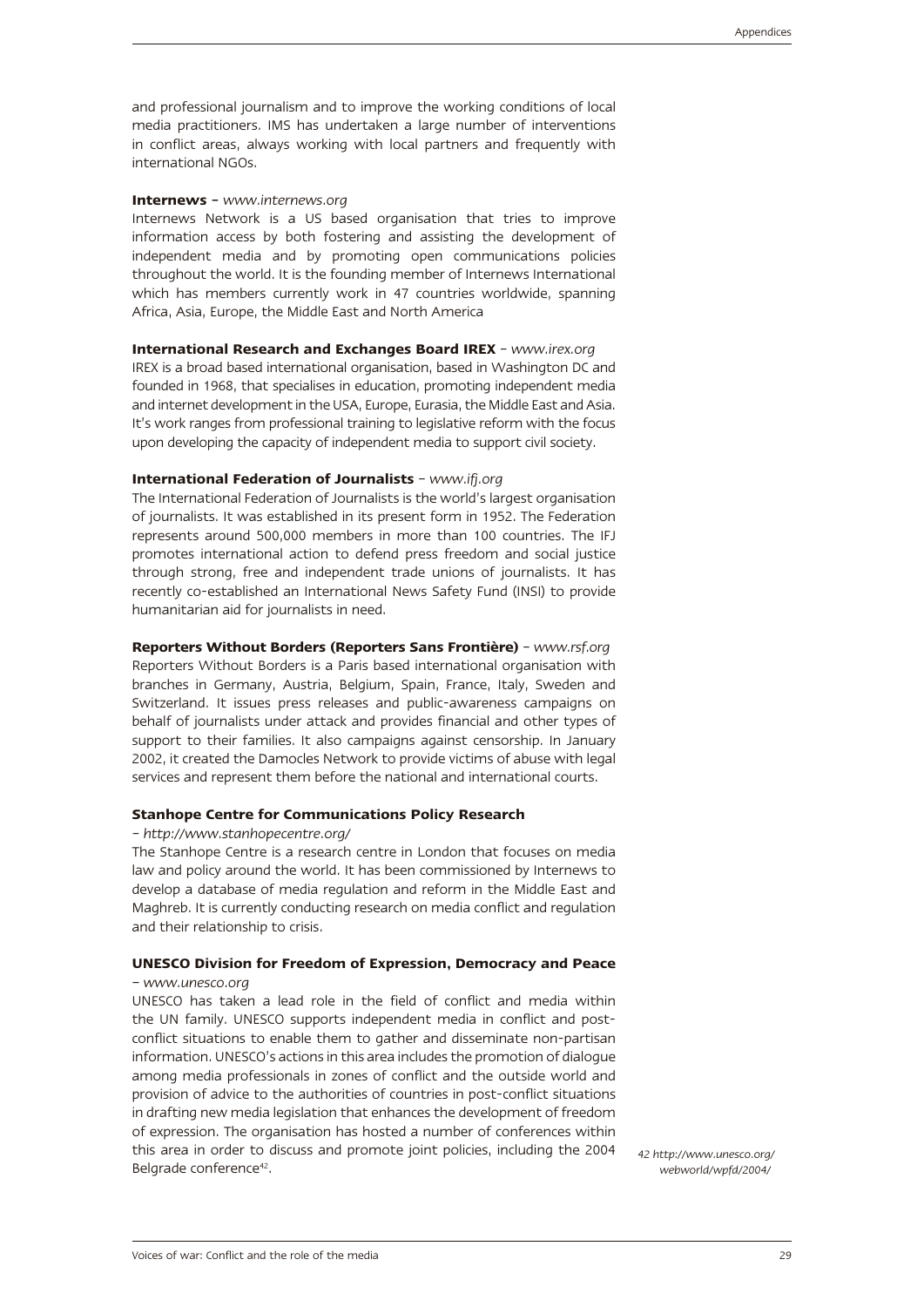### **World Press Freedom Committee** – *www.wpfc.org*

The World Press Freedom Committee is a US based international umbrella representing approximately 45 organisations – ranging from print and broadcast media, through labour and management organisations, to journalists, editors, publishers and owners across the world. It's main activities are advocacy for freedom of expression, complemented by legal assistance grants to journalists and news media, and training programs, seminars and publication of how-to journalistic manuals.

The bibliography for the publication can be found on IMS website – www.i-m-s.dk